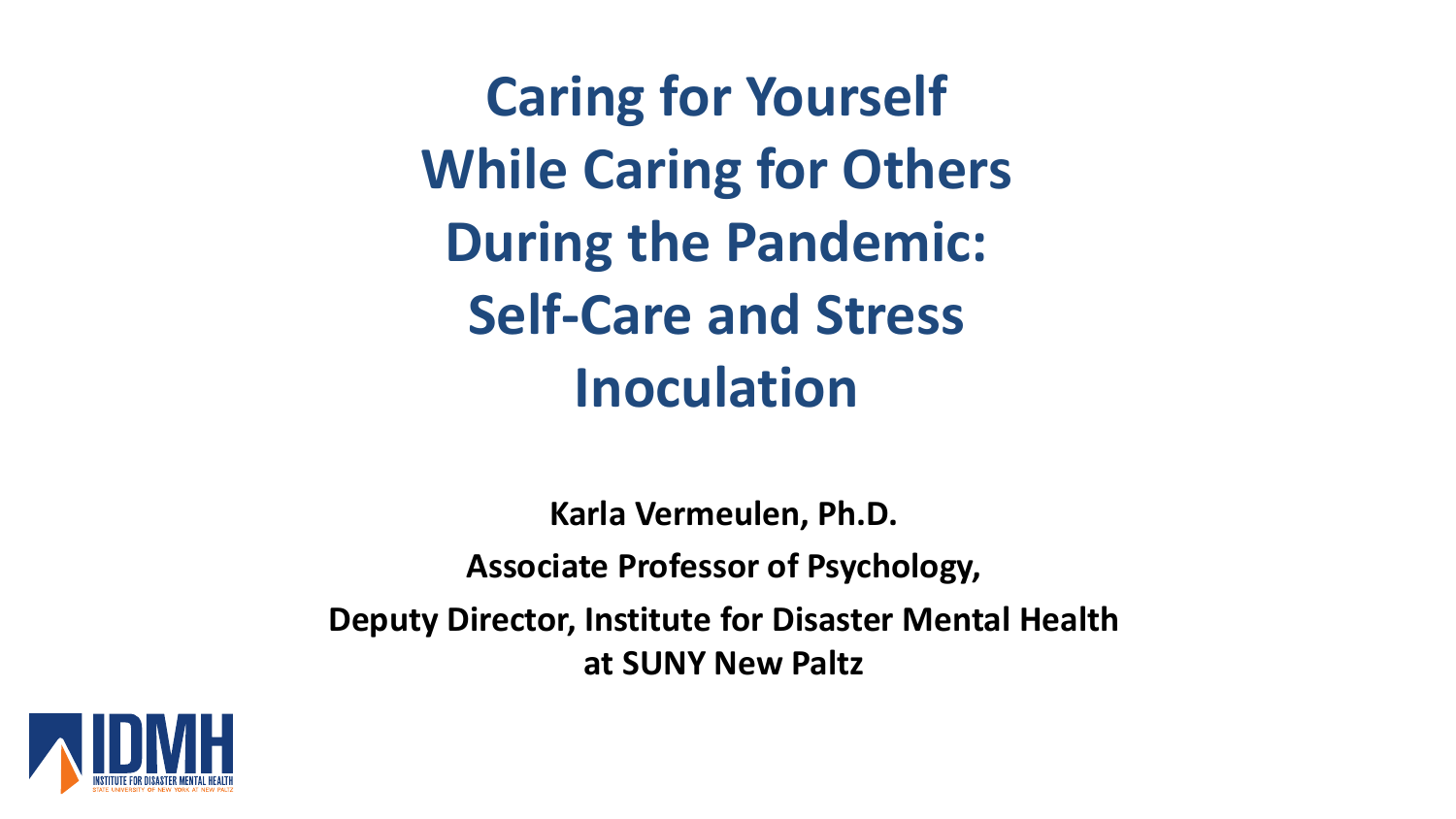# Topics

- Understanding stress reactions
- Outbreak-specific stressors
- Handling your own stress
- Stress Inoculation



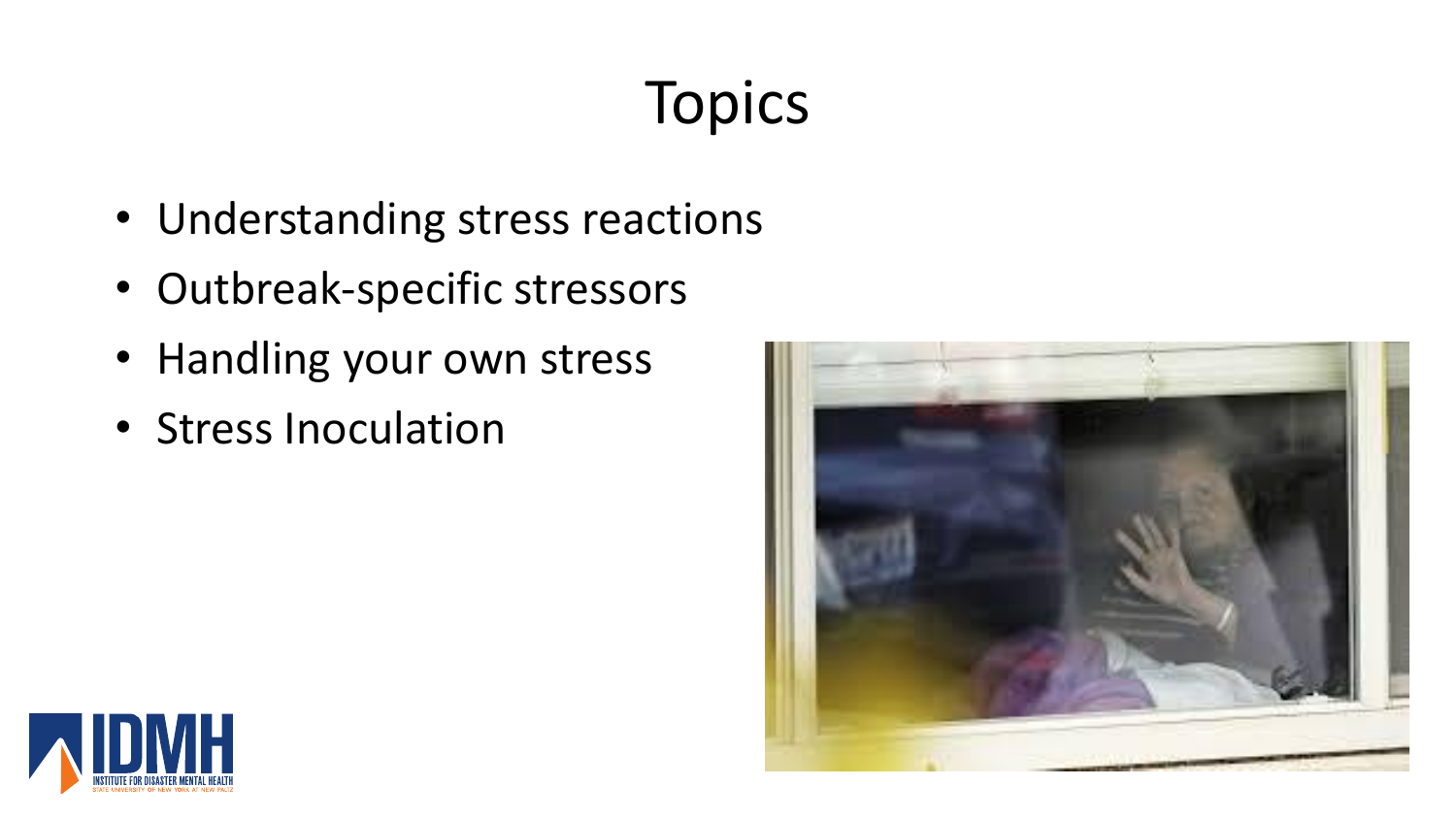# **Understanding Stress Reactions**

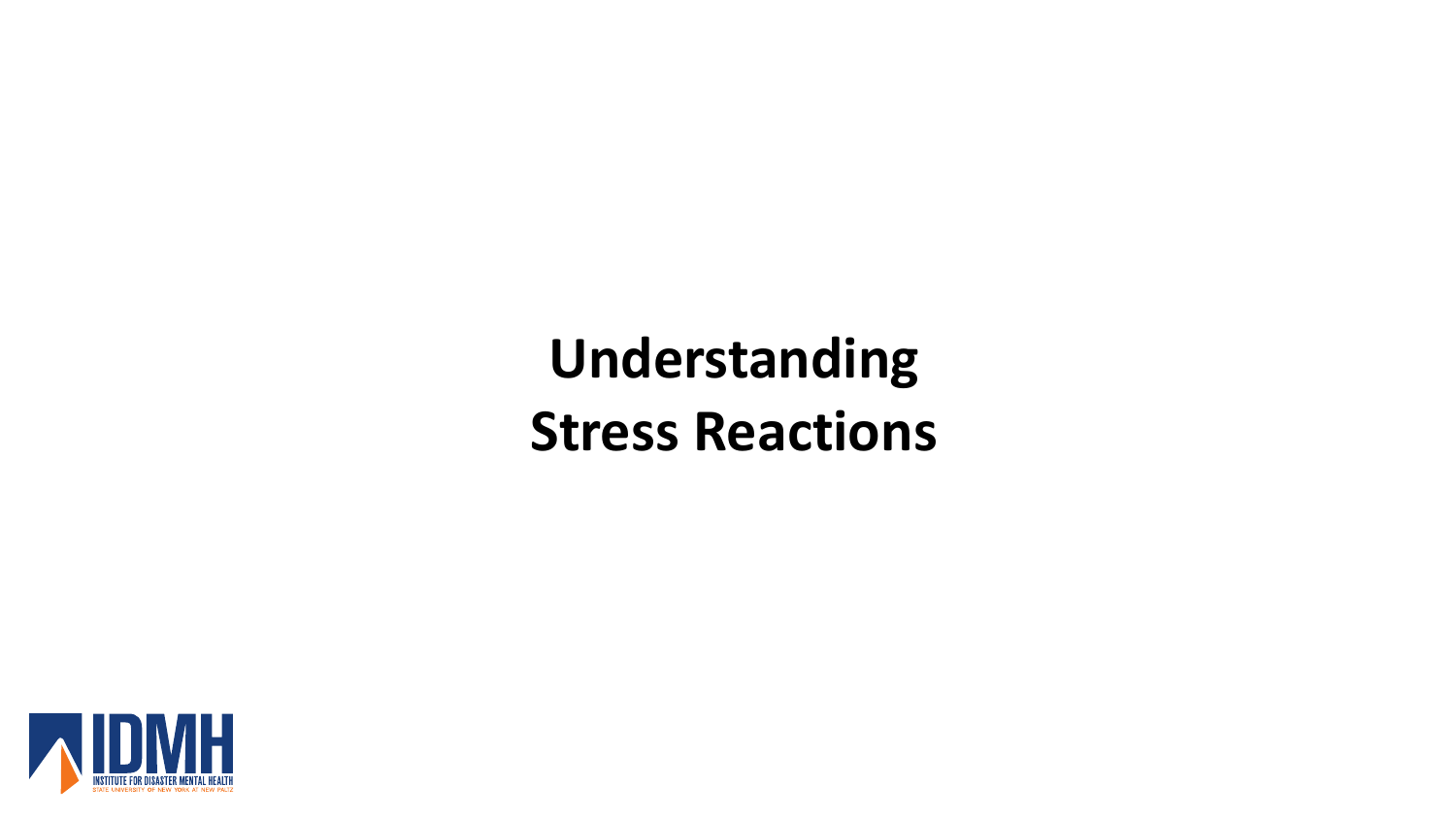#### Stress, Crisis, & Trauma



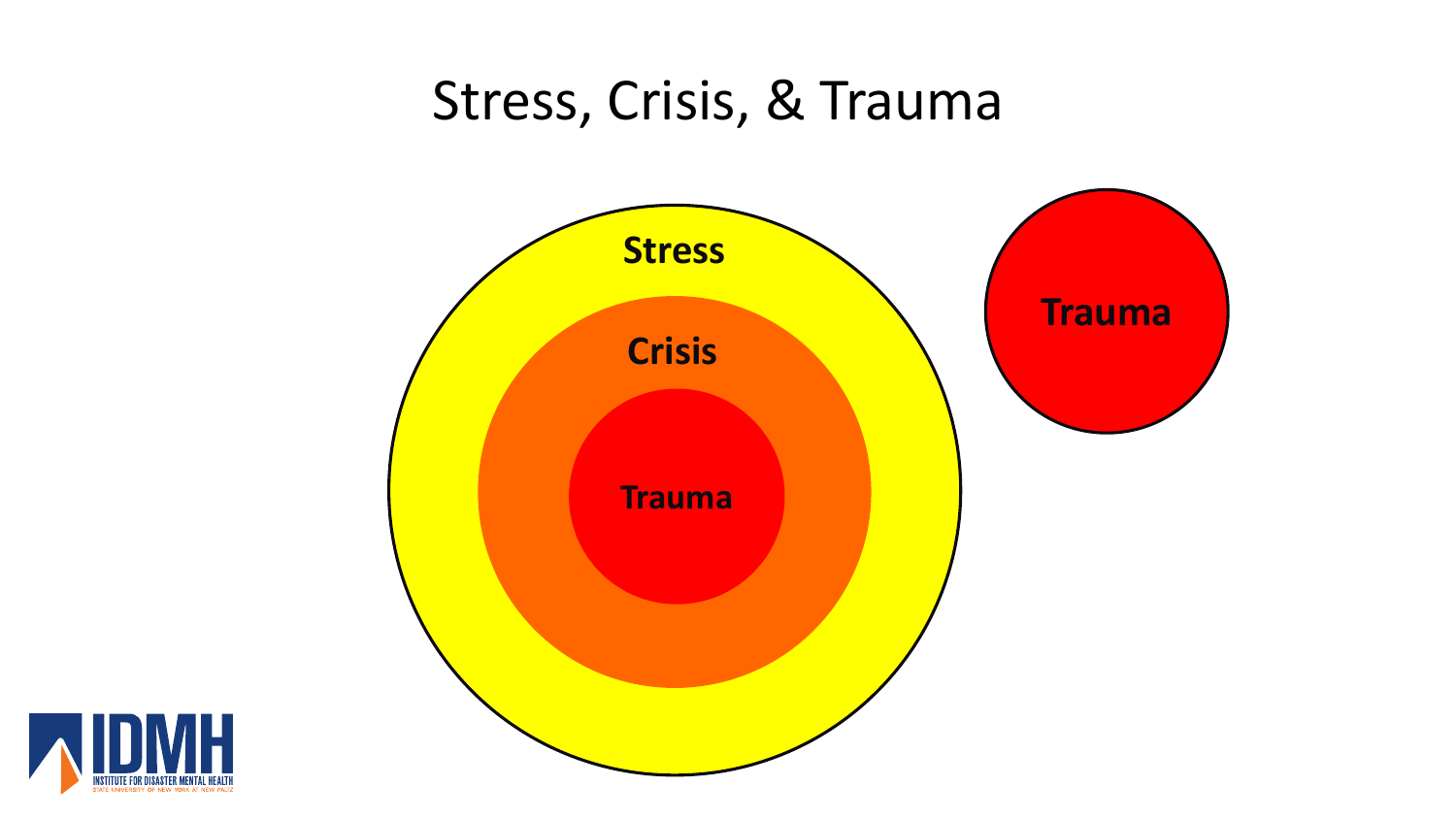# **Types of Stress:**

- **Acute**
- **Cumulative**
- **Traumatic**



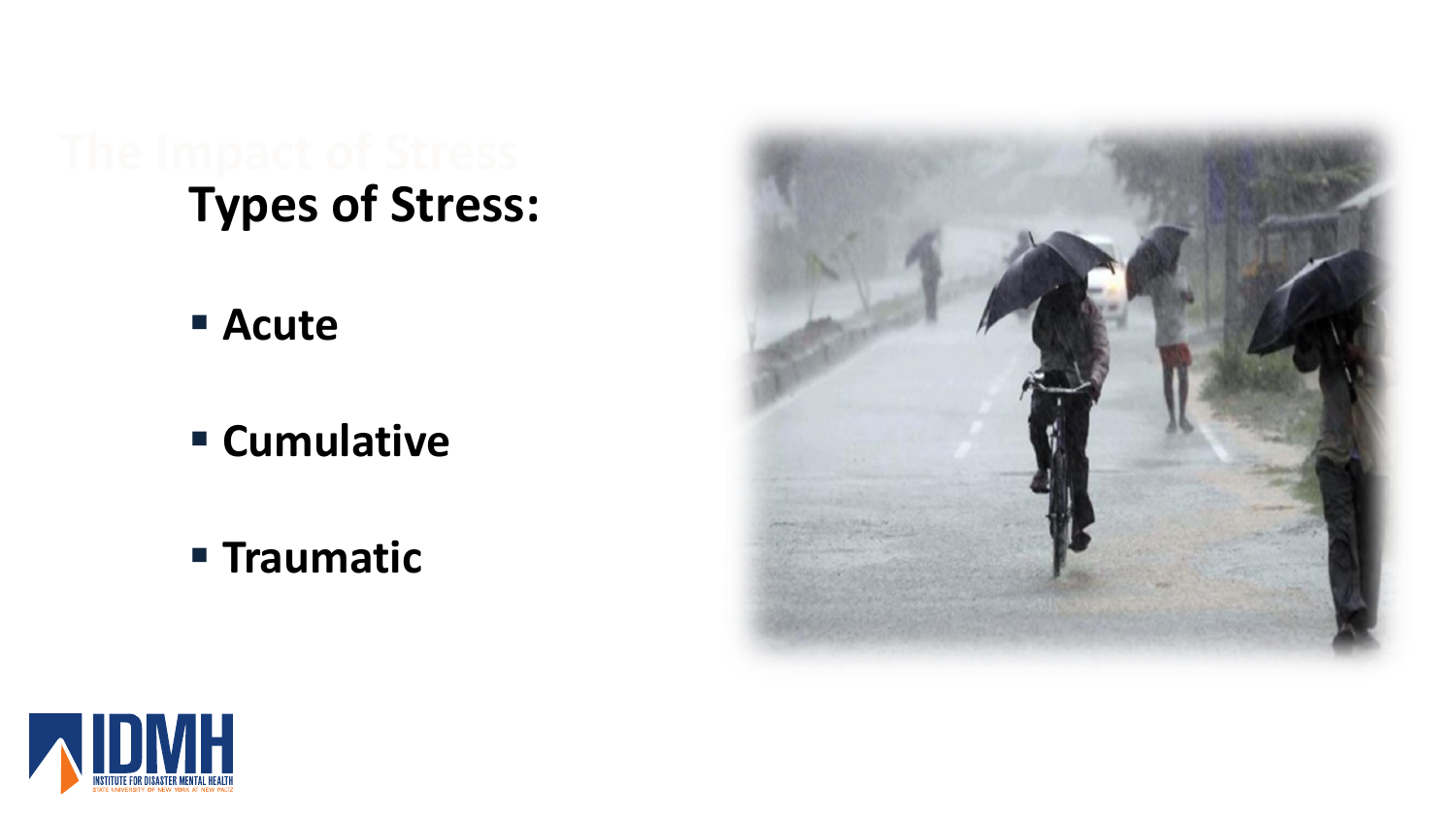#### The Stress Response Curve



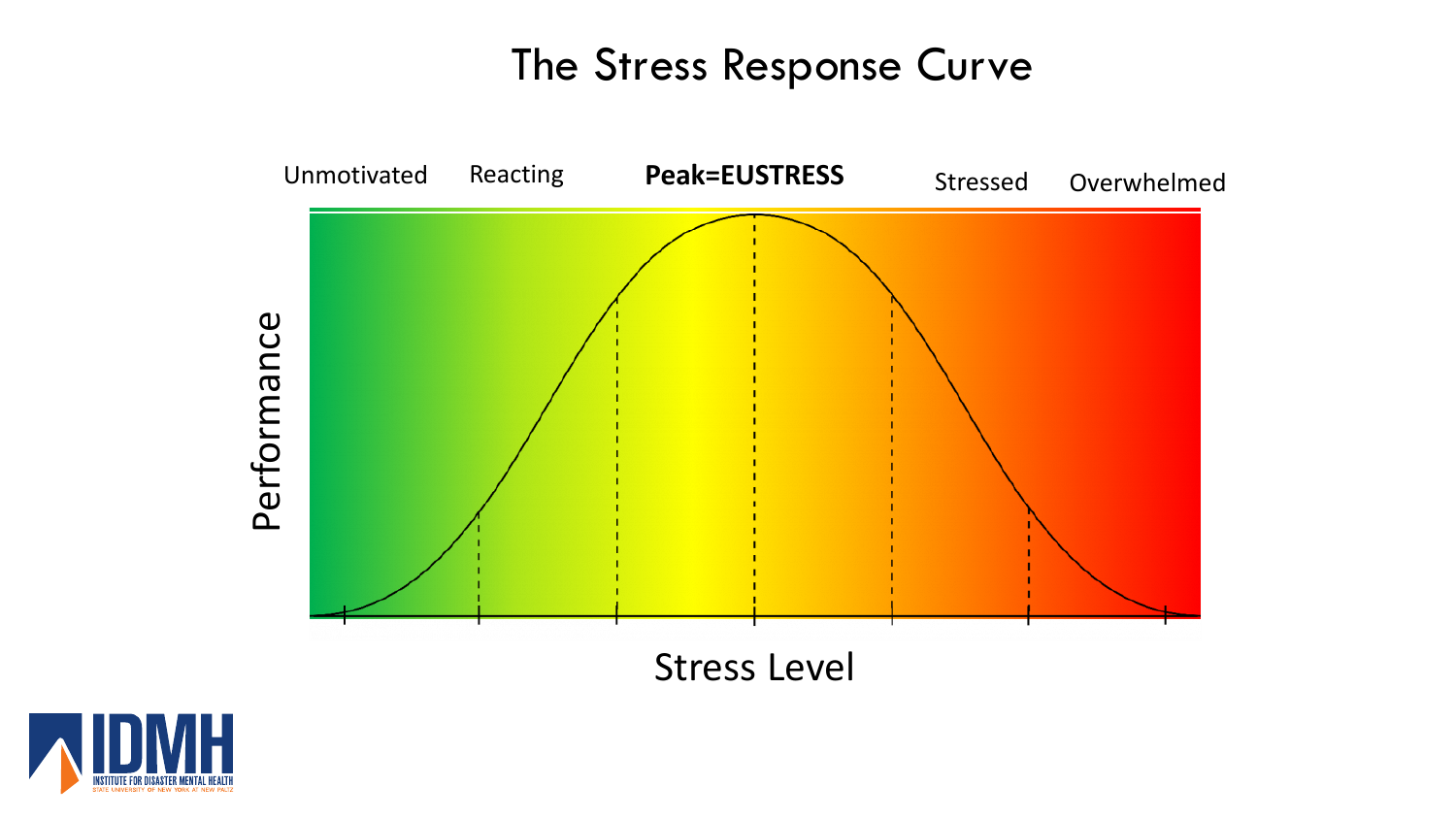# **Stress & Trauma Reactions…**

… are *understandable* reactions to abnormal circumstances.

… are not necessarily a sign of pathology.

… can be immediate or delayed; the connection to the traumatic event may or may not be obvious.

… change over time. For most people, distress will lessen and their usual ways of coping will return.

… can include symptoms in multiple realms.

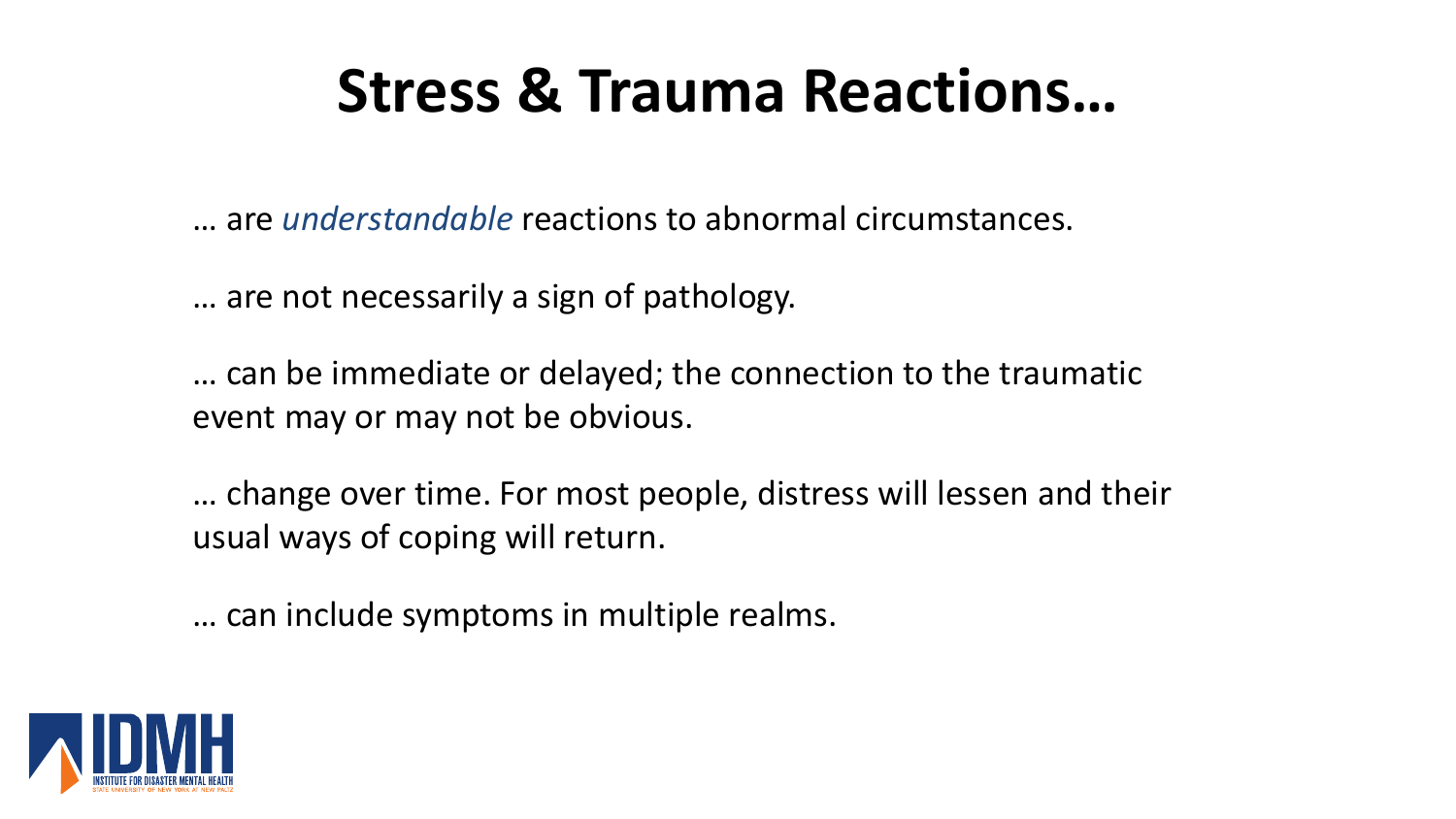#### **Typical Reactions to Stress Exposure**

- **Emotional**: Anxiety, depression, vulnerability, irritability, anger, tearfulness
- **Physical**: Jumpiness, breathlessness, digestive problems, fatigue, sleep disruption, headaches
- **Behavioral**: Social withdrawal, avoidance, neediness, self-medicating with alcohol or drugs
- **Cognitive**: Rumination, preoccupation, forgetfulness, difficulty concentrating
- **Spiritual**: Hopelessness, loss of faith, questioning benevolence

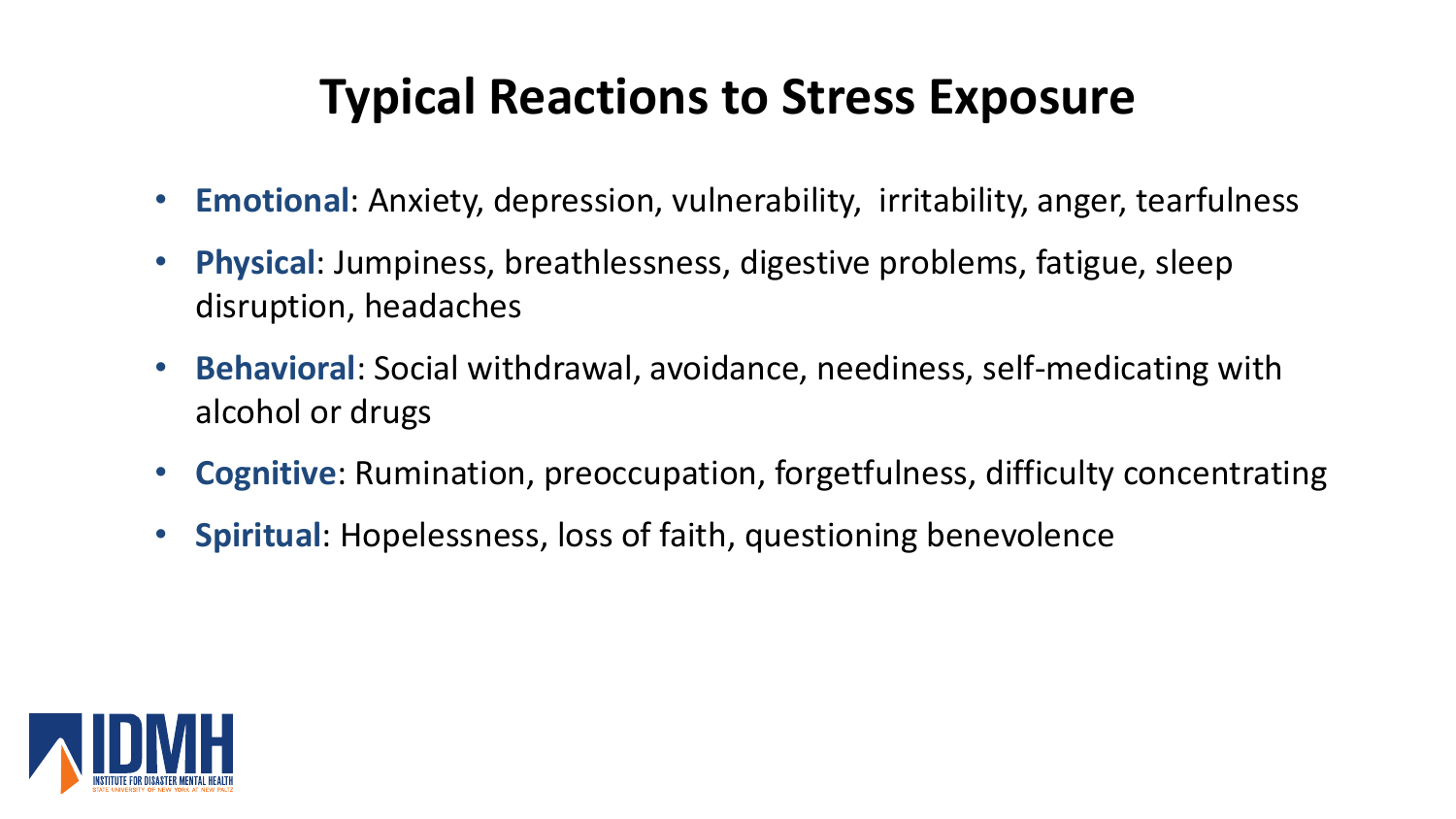#### **Other Typical Reactions to Stress**

- **Shame**: Damage to one's sense of personal quality, sense that the self is defective
- **Guilt**: Sense one may have harmed someone or violated an important code
	- Guilt due to absence: I should have been there to help
	- Survivor guilt: Why did I live when others didn't?
	- Performance guilt: I could have done more to help others

People experiencing these reactions often have distorted perceptions, overestimating what they could have accomplished or underestimating how much they actually did.

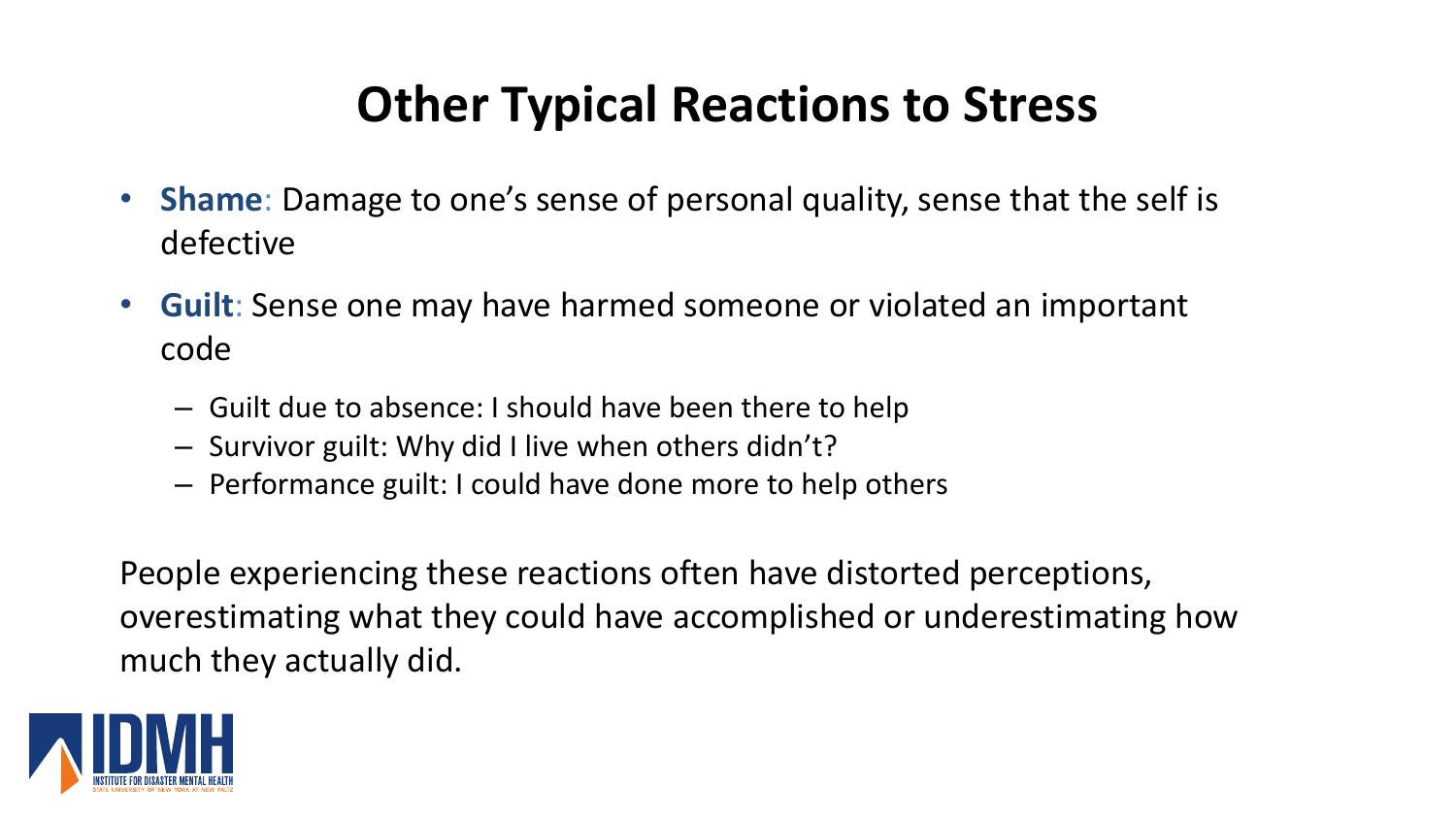# **Outbreak-Specific Stressors**

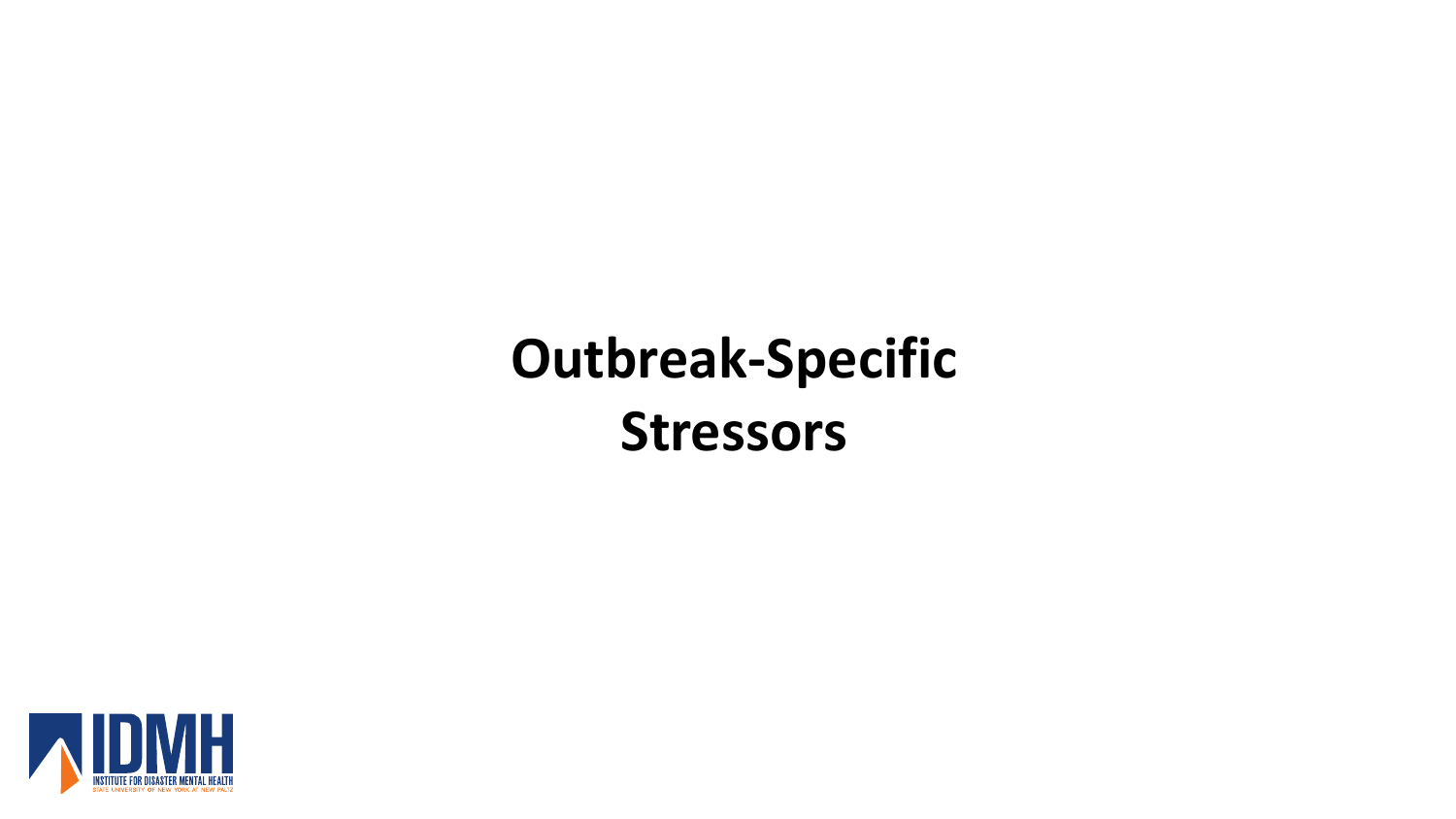### Outbreak-Specific Stressors: General Uncertainty & Unfamiliarity

- Threat is invisible, with unclear timing of effects (both personal and societal)
- Impact remains unpredictable (obviously critical, but not clear how much worse it might still get)
- Unprecedented use of social distancing is creating both practical and emotional stress
- Rapidly changing and sometimes conflicting information from authorities adds confusion and frustration, increases divisiveness

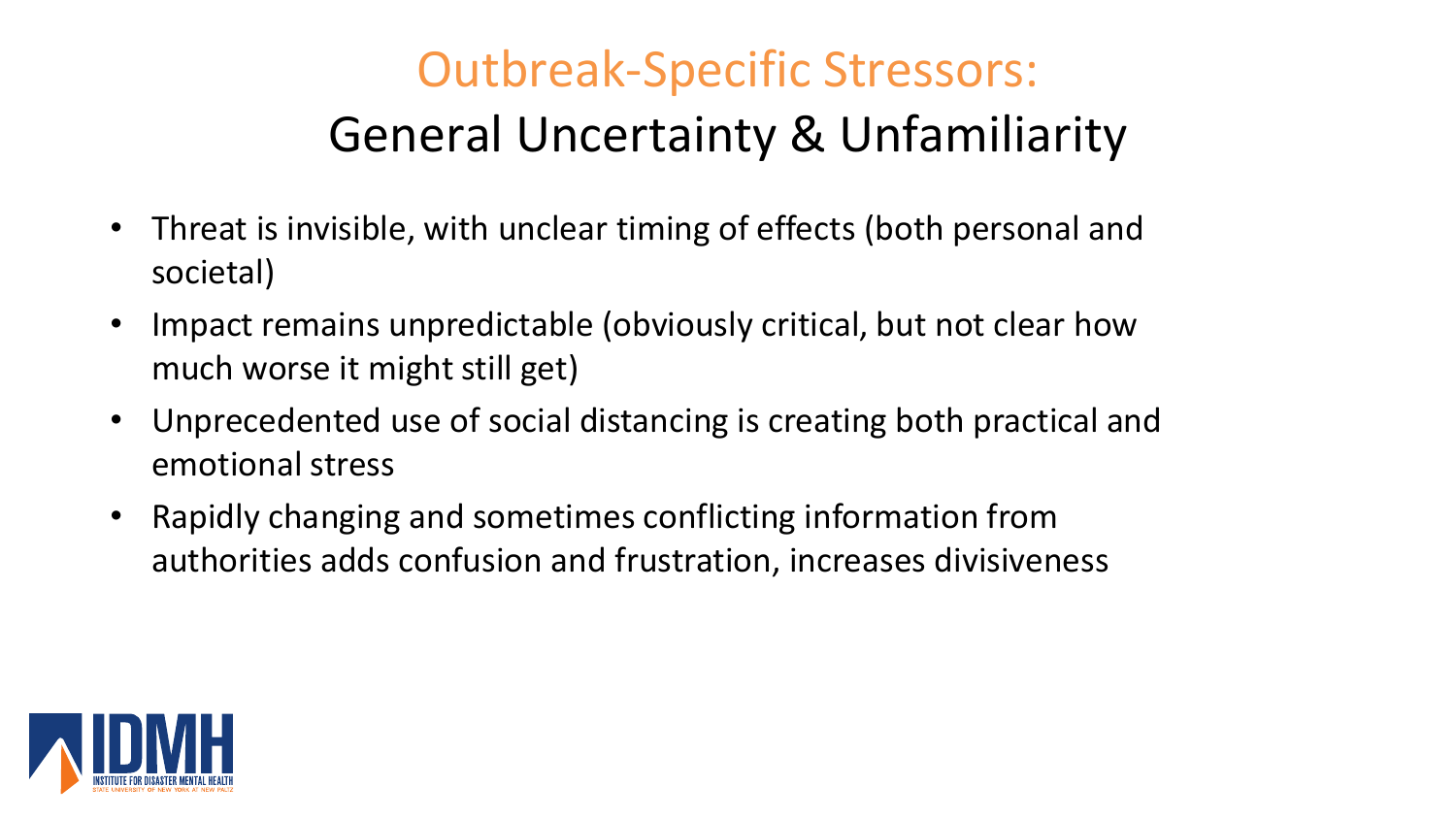### Outbreak-Specific Stressors: Medical Fears

- Will I get sick?
	- If so, how bad will it be?
	- What if I'm infected but asymptomatic and inadvertently infect other people?
	- How bad will the next variant be?
- Will my loved ones get sick?
	- If so, how bad will it be?
	- Are they in high-risk groups?



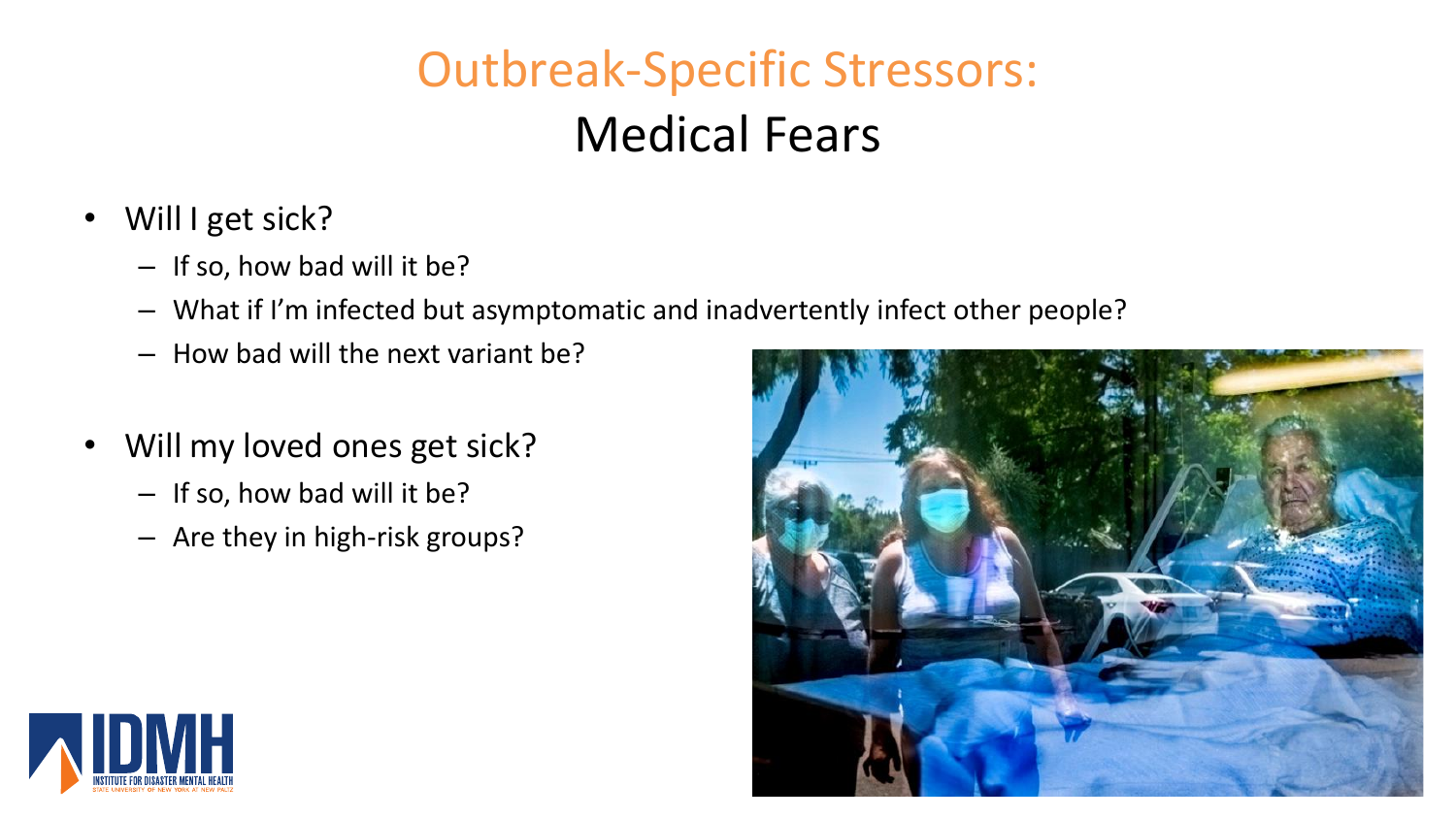# Outbreak-Specific Stressors: Caregiving Concerns

- If I get sick:
	- How will I continue to care for my dependents?
	- Who will take care of me?
- If my loved ones get sick:
	- How can I care for them while trying to work and meet other obligations?
	- Will they have access to needed medical care if they get seriously ill?

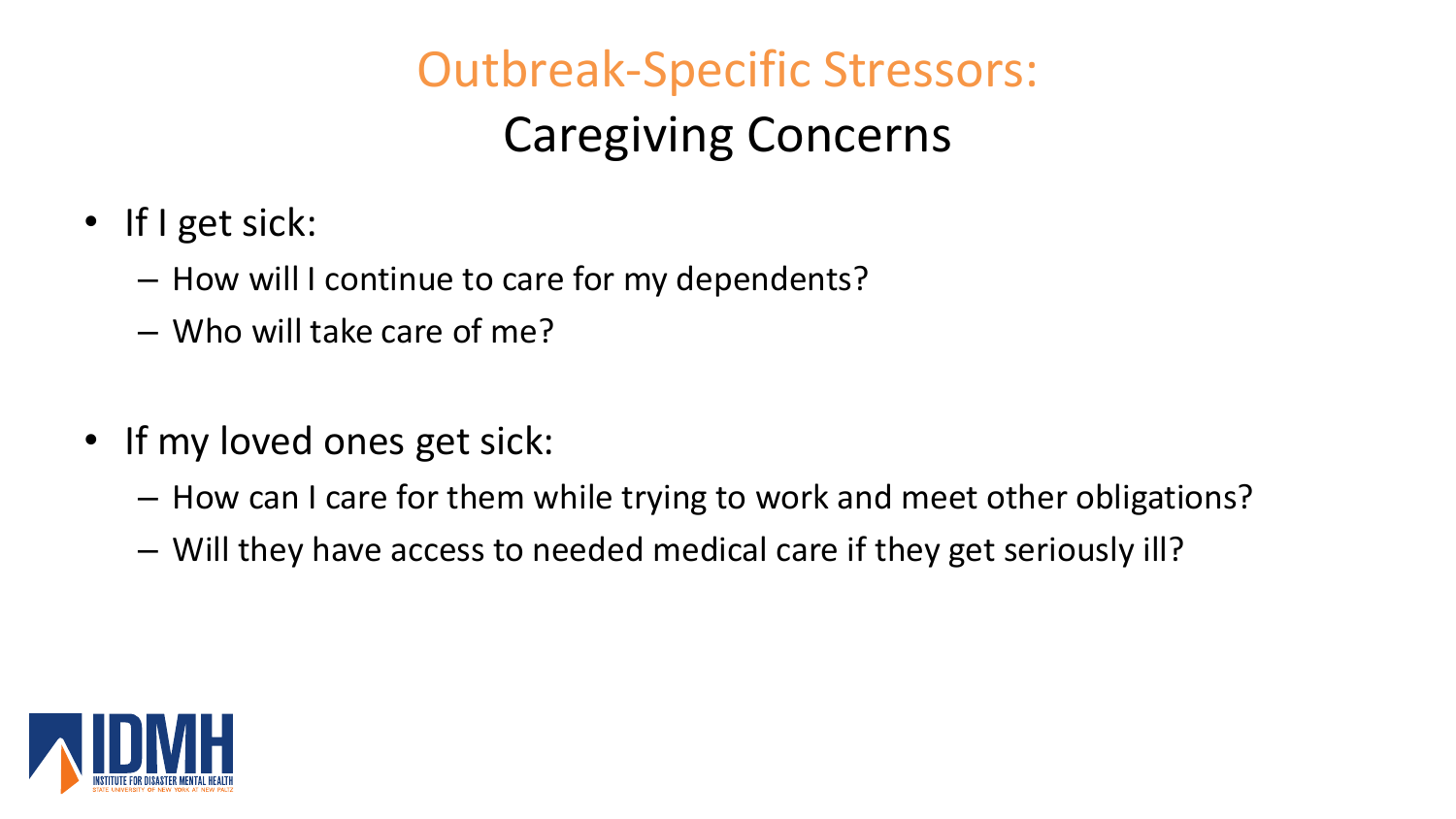### Outbreak-Specific Stressors: Economic Concerns

- Will I lose my job?
- If I've lost my job, how will I support my family?
- Will my business close?
- Will I ever find work again?
- If I'm just getting started, how will this shape my future career?

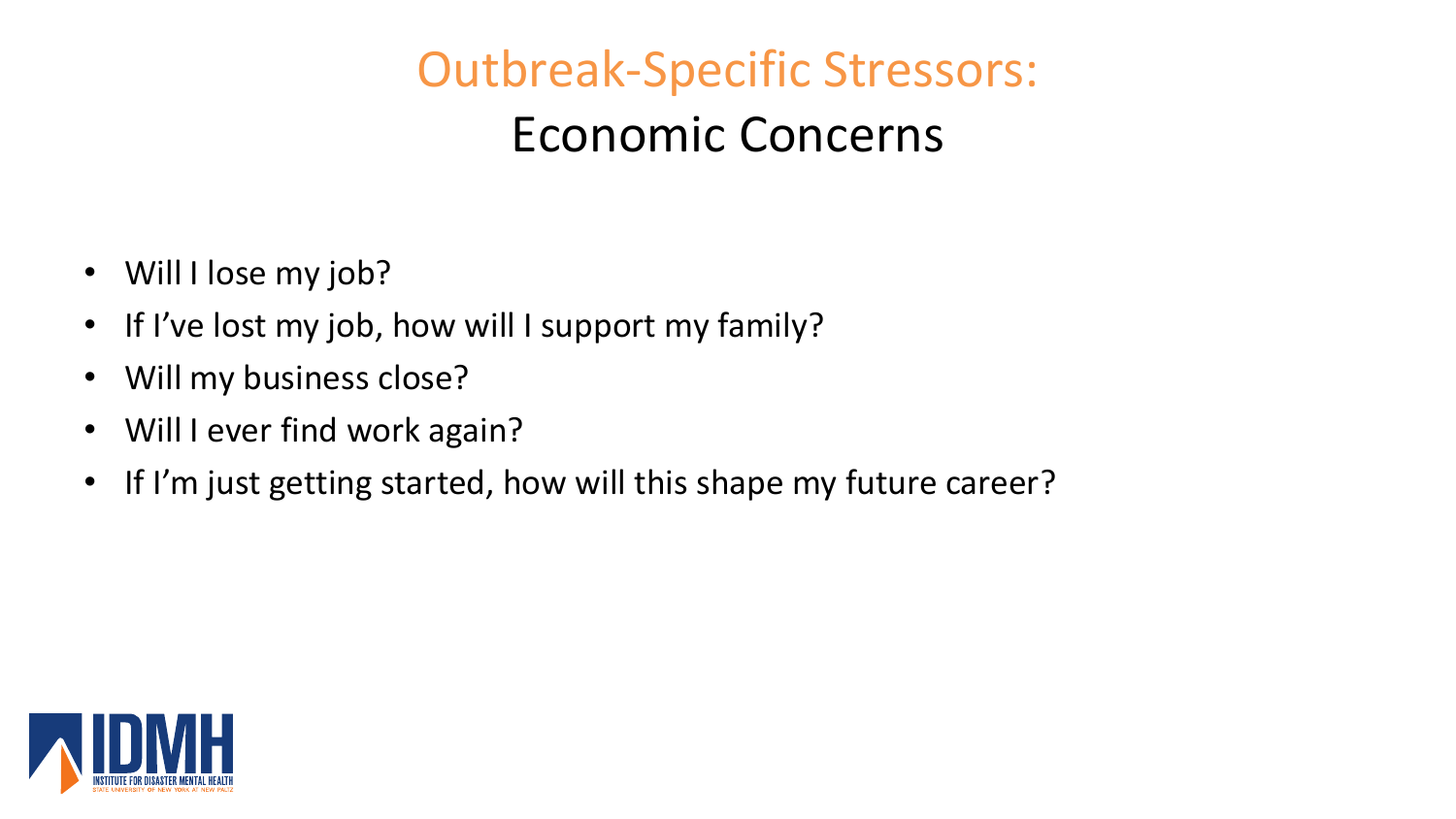### Outbreak-Specific Stressors: Work-Life Balance Concerns

- How can essential/frontline workers balance professional duties with personal safety?
- How can I manage to work effectively from home for an indefinite time while keeping my kids educated / busy / sane?
- How can I set boundaries between work and personal life when there's no physical divide between realms?
- For supervisors: How can I foster a cohesive work environment, effectively manage my team remotely, and support their well-being while maintaining productivity?

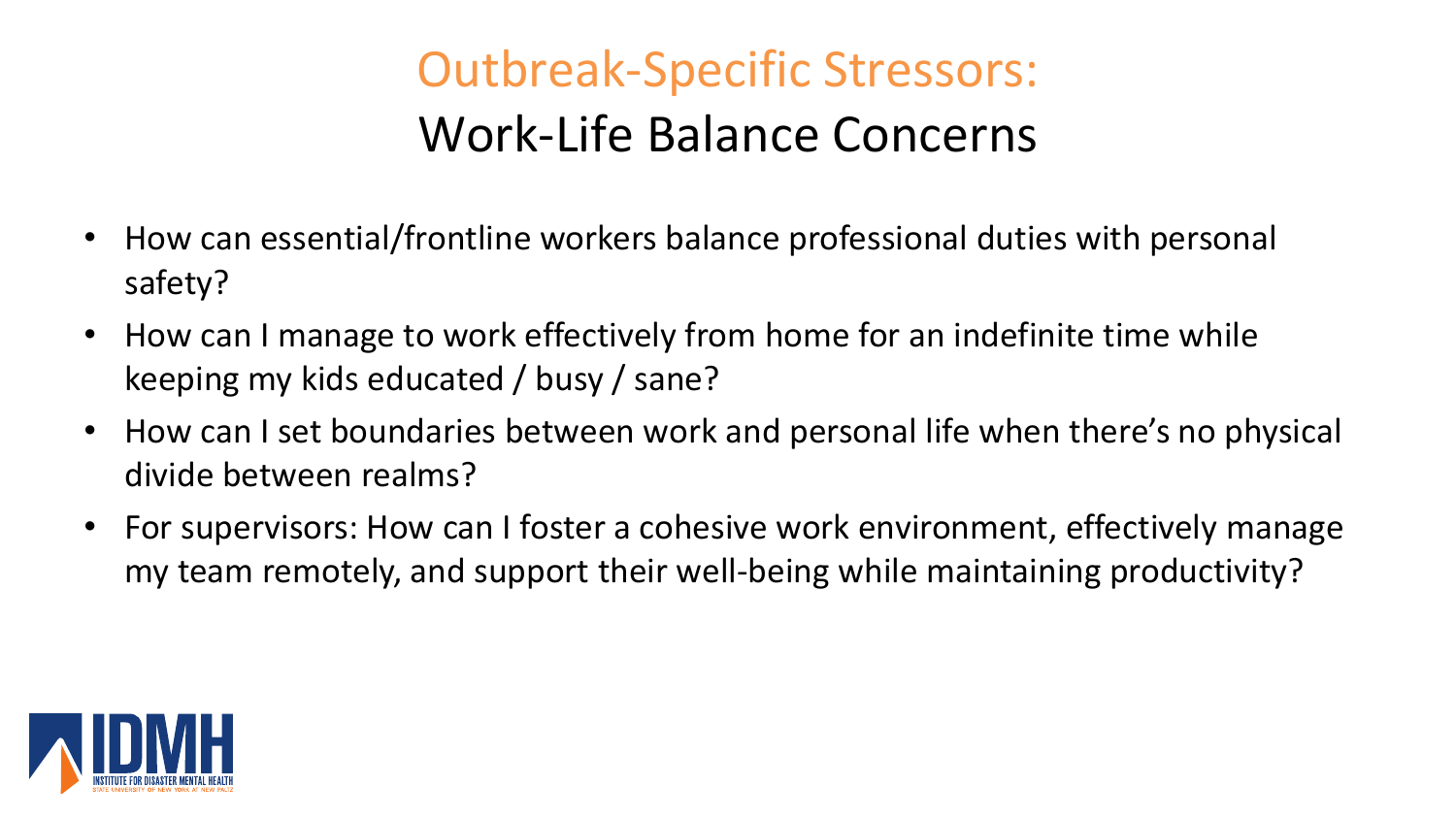### Outbreak-Specific Stressors: Social Concerns

- How will this impact my broader community?
- Will this bring us all together or sow further partisan divisiveness?
- How can we navigate disagreements about getting vaccinated?
- Will people around me comply with safety guidelines like mask wearing and what do I do if they don't?
- How can we stay connected to each other under social distancing rules?
- How will we make up for missed experiences, like kids' birthday parties or graduating seniors' commencement ceremonies? – or funerals and other death rituals?

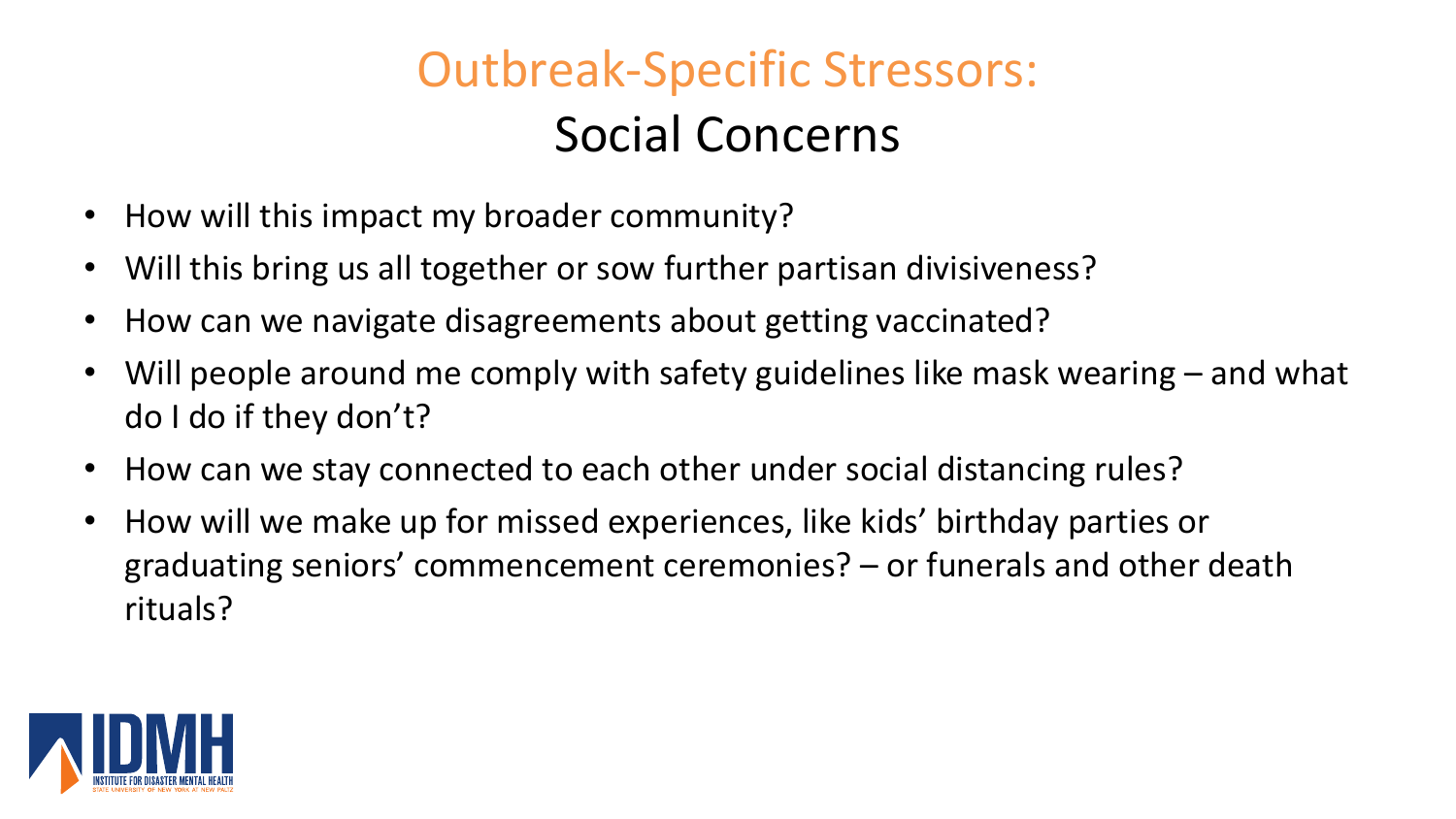### Outbreak-Specific Stressors: General Uncertainty & Unfamiliarity

Result: Constant need to adapt, with ratcheting up of our baseline stress levels caused by activation of each new level of response measures!

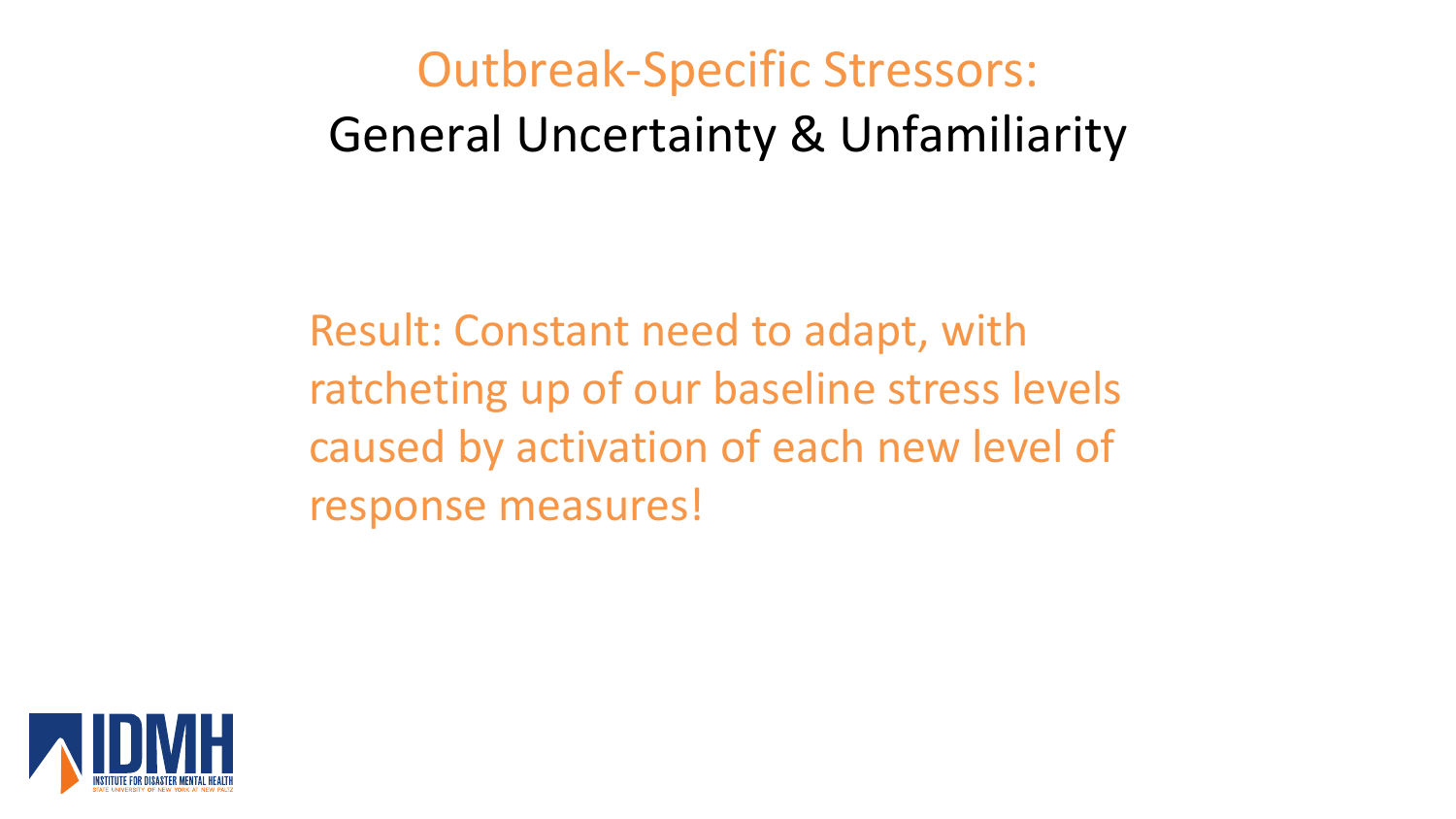# **Handling Your Own Stress: Self-care Beyond Lip Service**

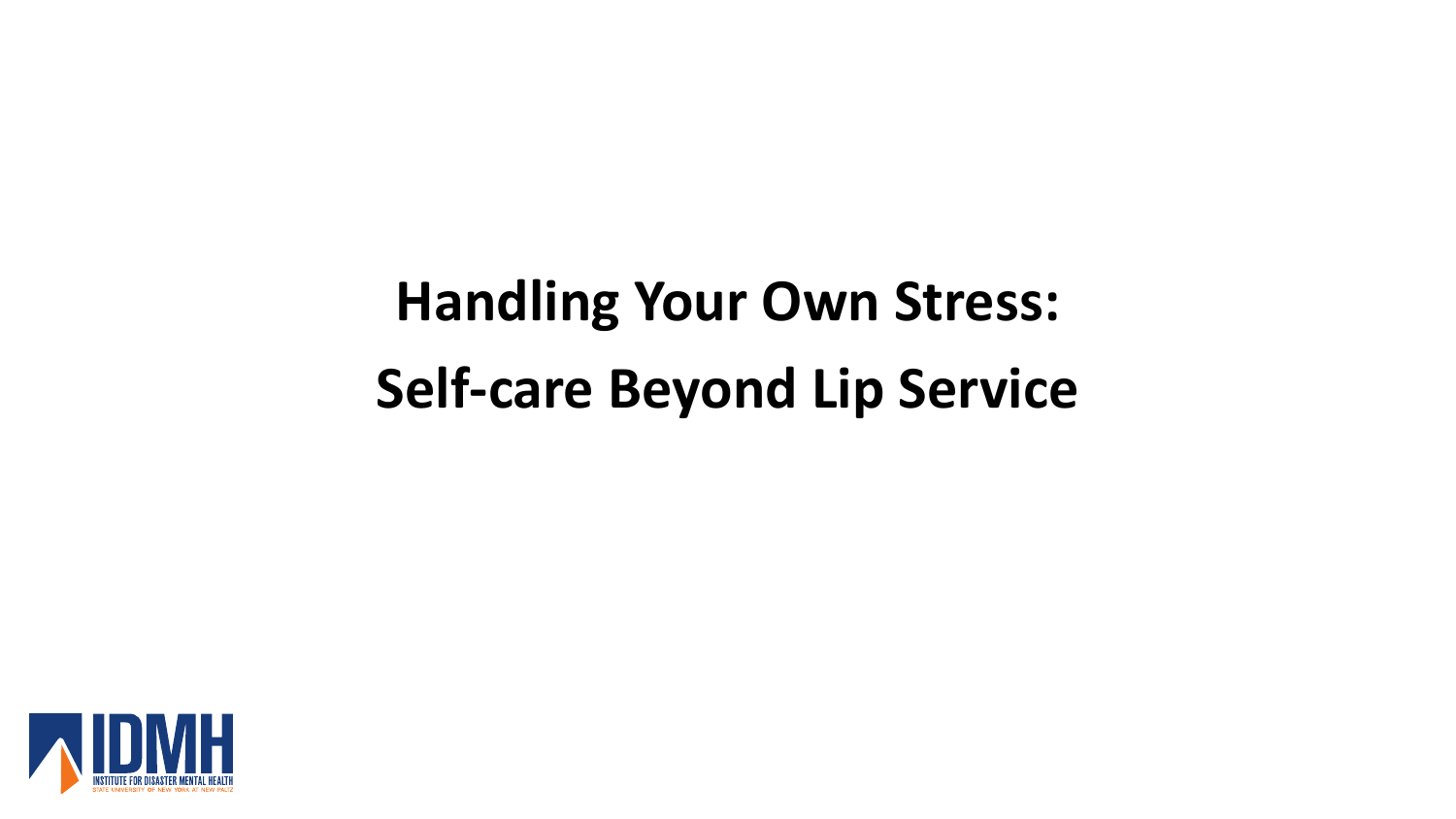#### **The "Self-Care Imperative"**

Remember: People who don't take care of themselves will not be able to take care of others or meet their professional demands.

Therefore, taking steps to manage your own stress and maintain your resilience is not a luxury or a sign of weakness – it's an **ethical responsibility**!

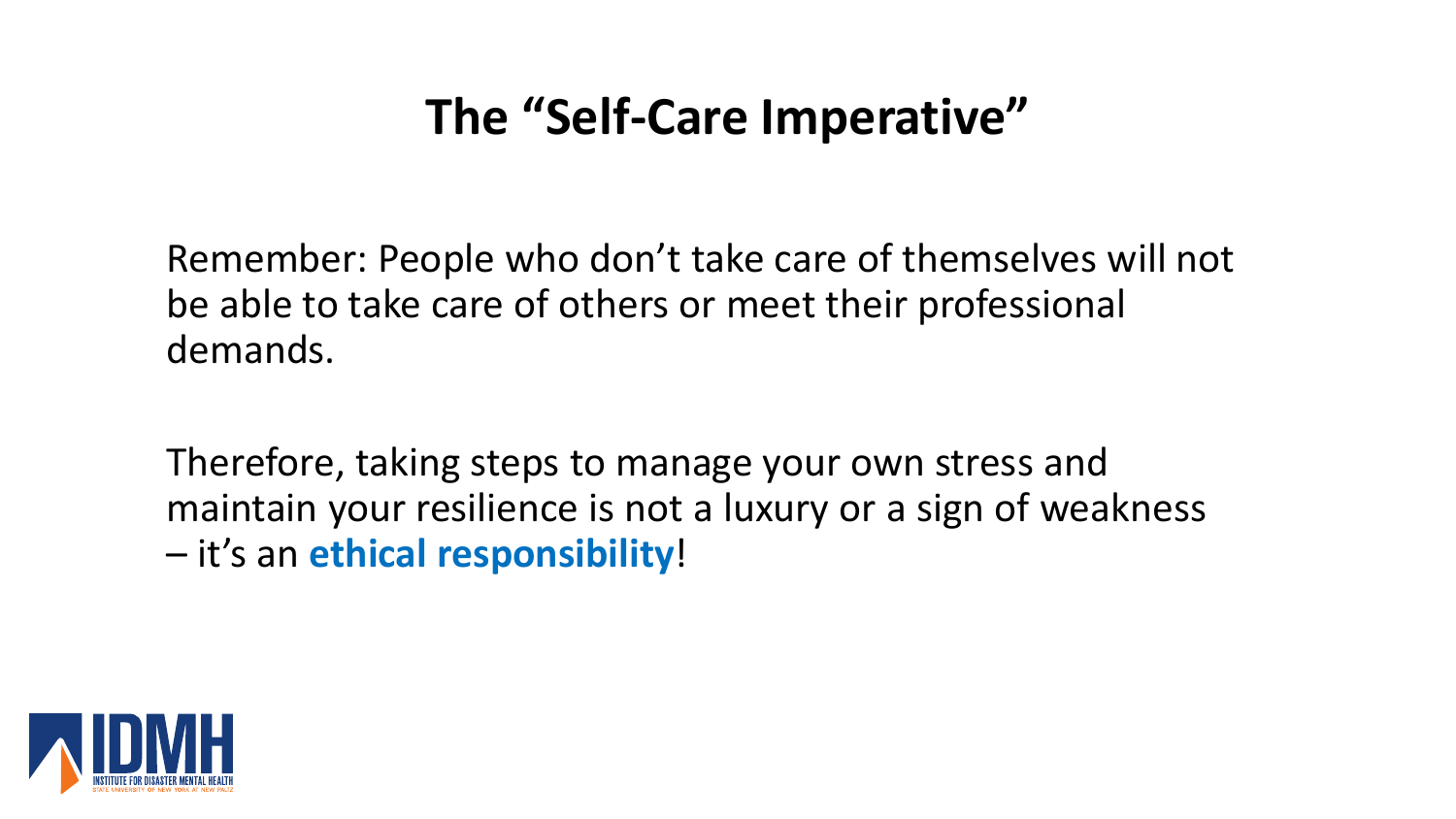#### **The Compassion Stress Continuum**



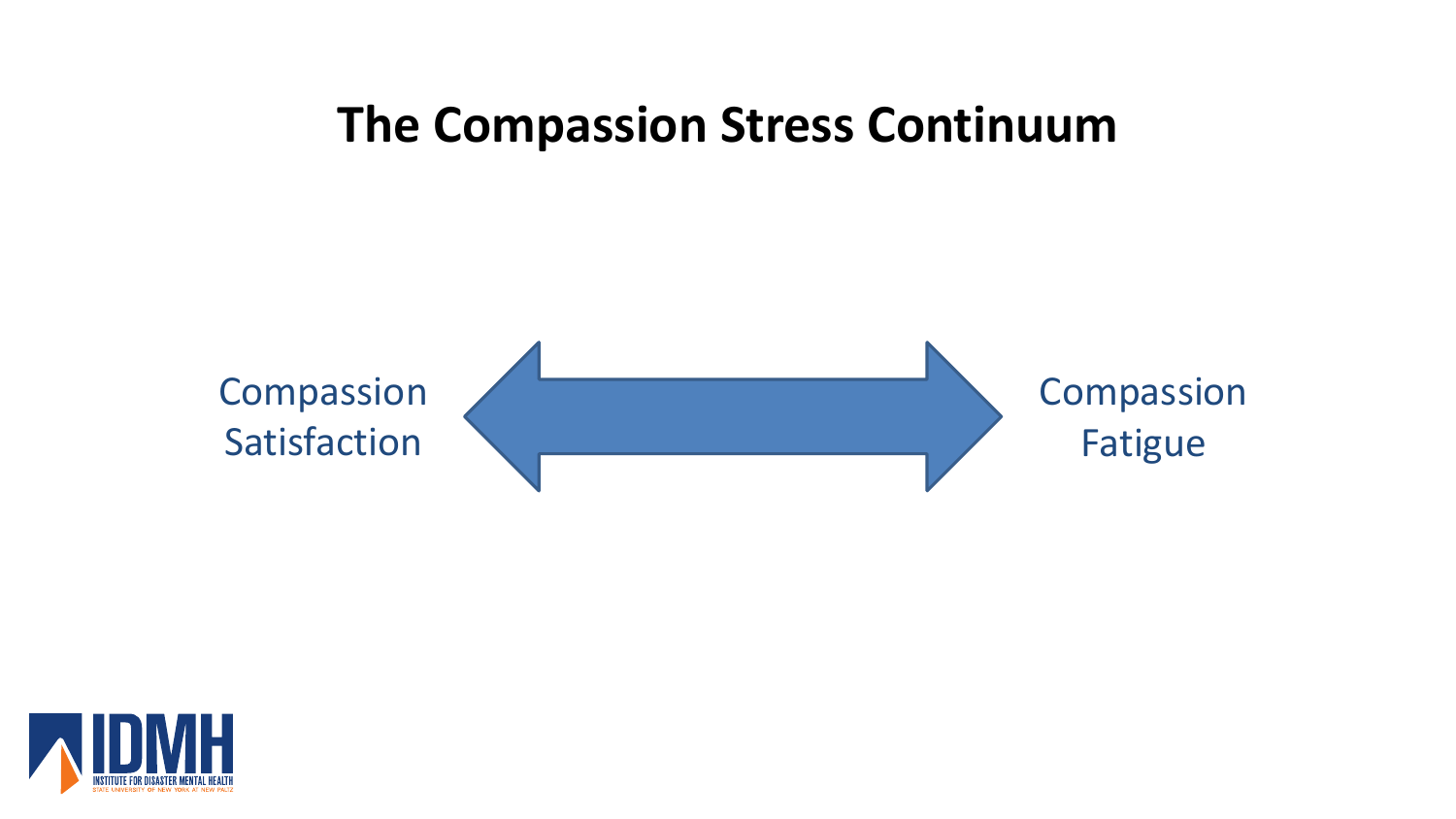# **Compassion Satisfaction**

- Positive aspects of helping
- Described as "the pleasure you derive from doing your work" (www.proqol.org)
- Includes:
	- Sense of accomplishment
	- Sense of purpose
	- Sense of competence in being able to help others

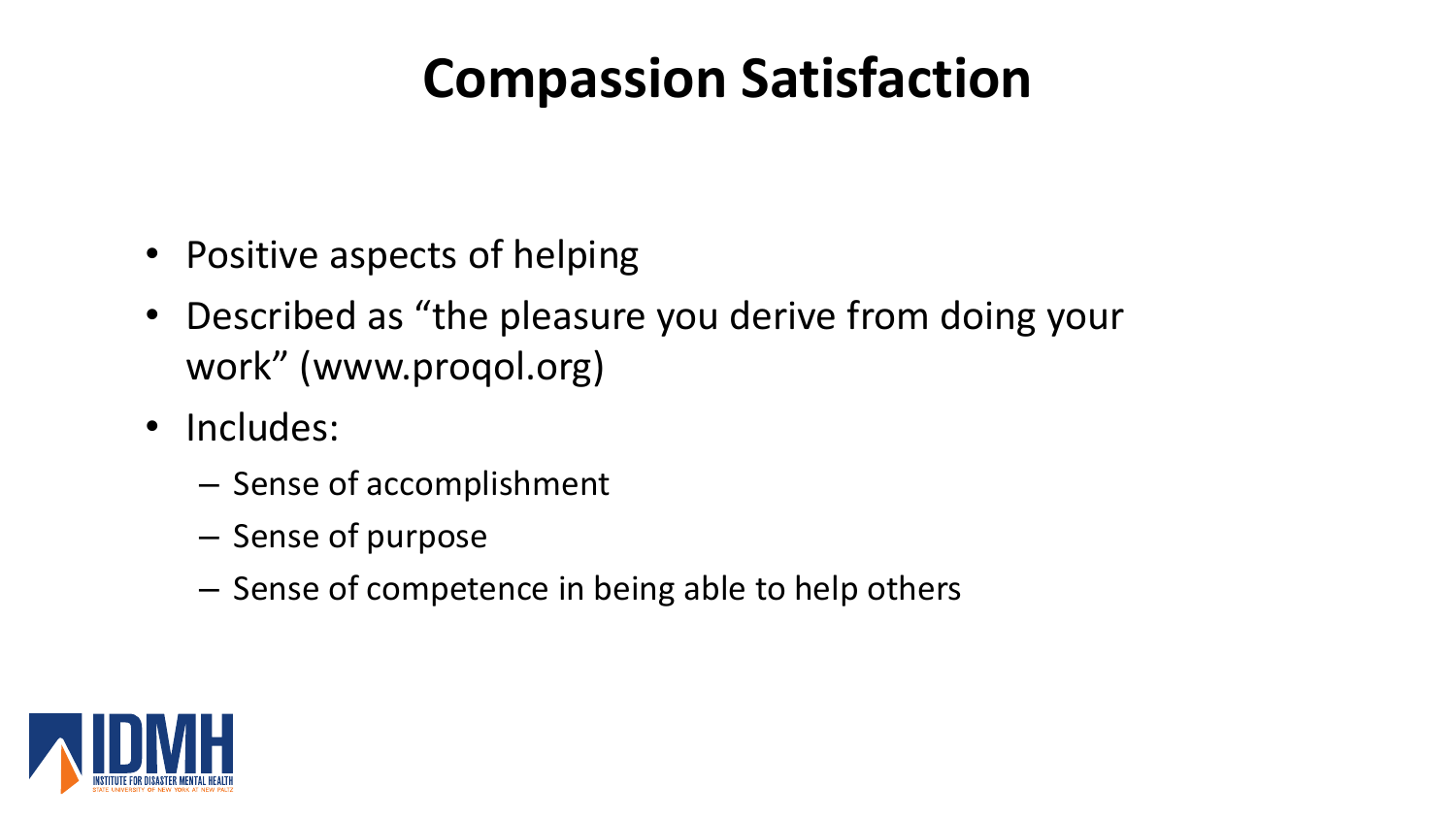## **Compassion Fatigue**

- Caused by overextending one's capacity for selflessness
- Refers to the deep emotional and physical "wearing" down that takes place when helping professionals are unable to refuel and renew
- Experienced as a gradual erosion of all the things that keep us connected to others in our caregiver role: empathy, hope, and compassion – not only for others but also for ourselves

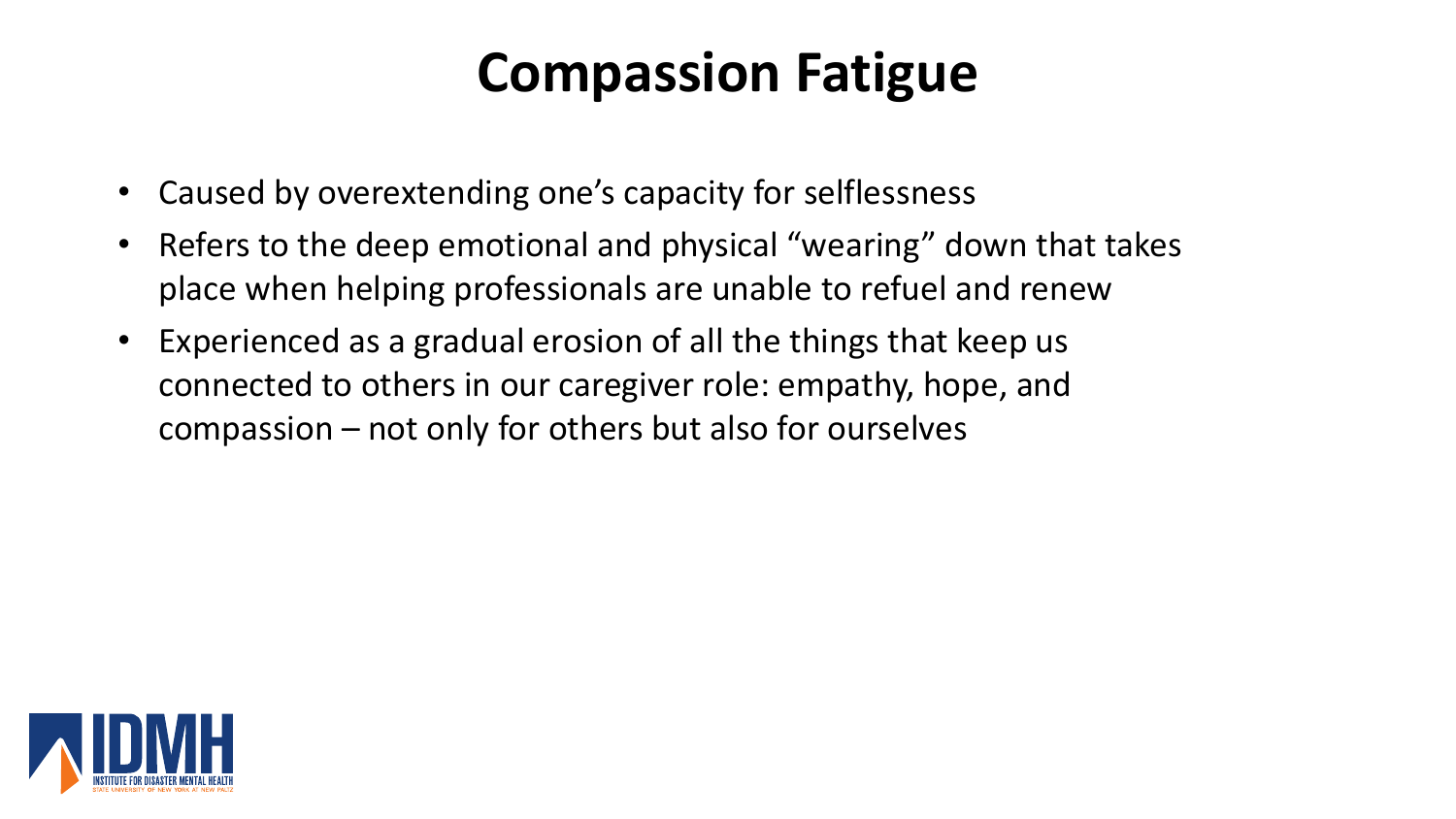#### Resilience:

Being able to stay in, or quickly return to, a place of physiological, emotional, and mental balance after being disrupted.



It's maintaining the ability to respond vs. react to difficult situations.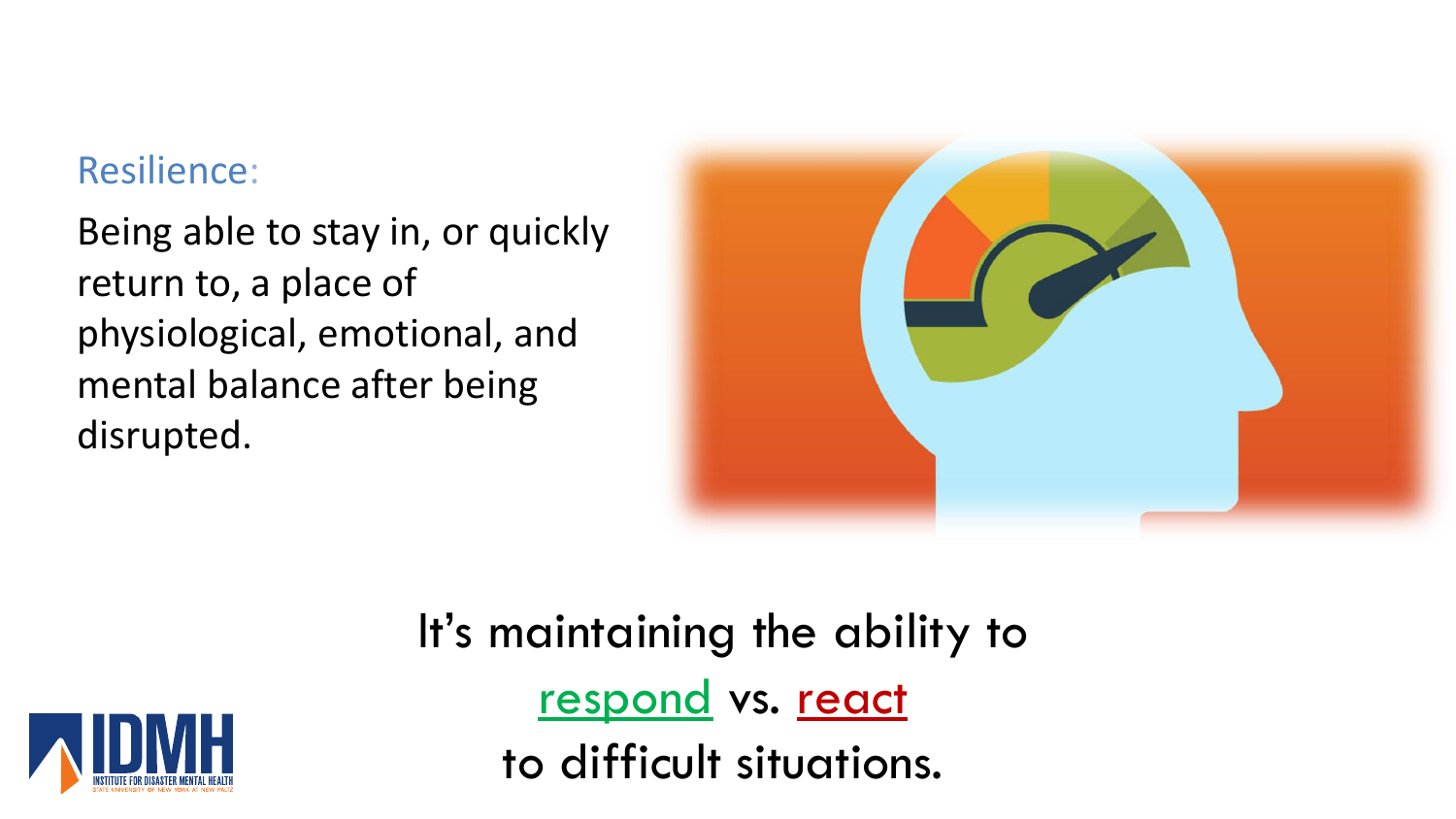### **Responding vs. Reacting**

#### **Responding = Green Zone**

- Emotional and rational brain are in balance
- Body is in its resting state
- Restoring & refueling
- Acting from a sense of perceived safety and stability

#### **Reacting = Red Zone**

- Brain is in "fight or flight" mode
- Body's immune, cardiovascular, hormonal, and digestive systems are disturbed
- Acting from a sense of perceived deficit and disturbance

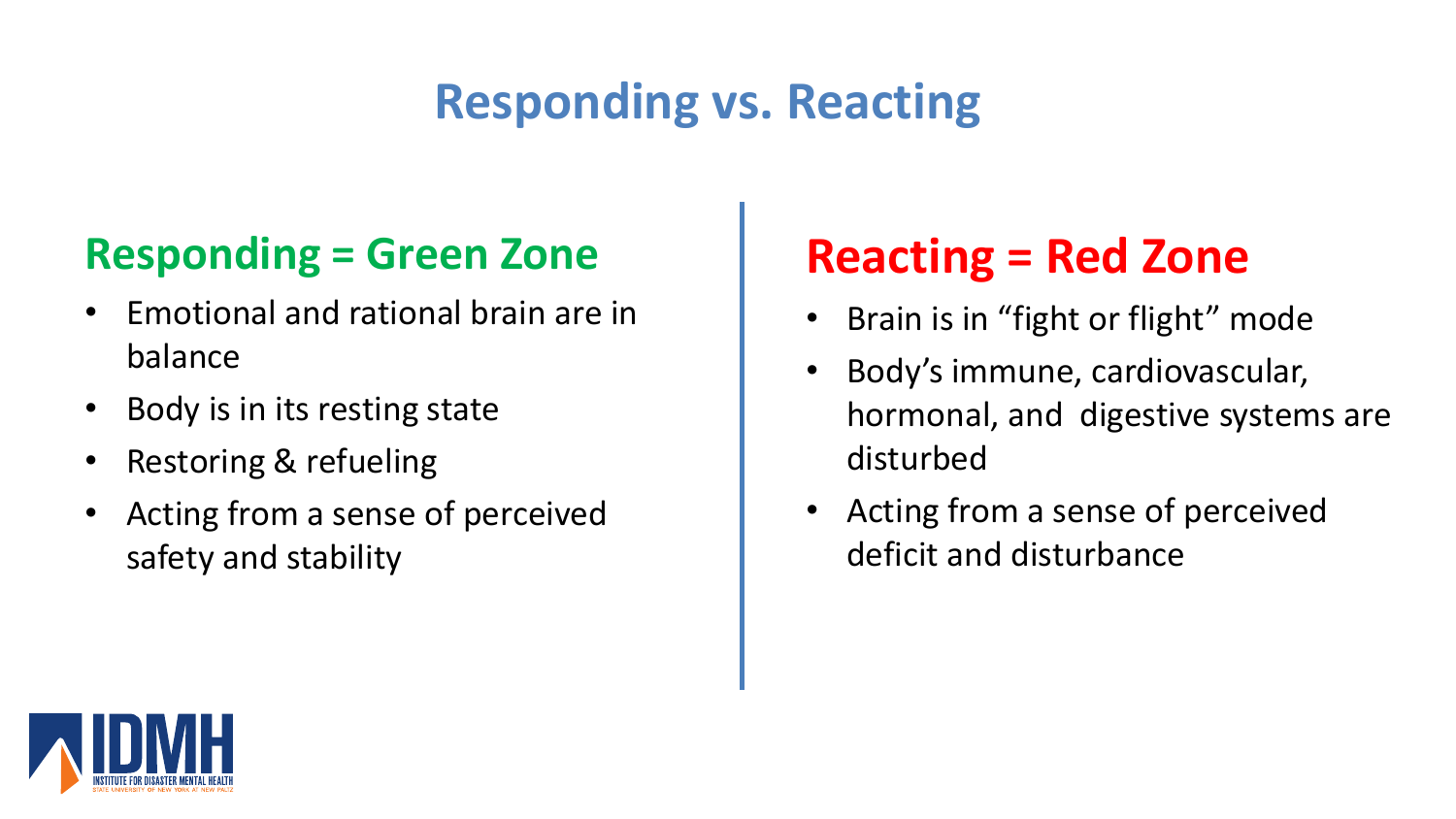# Three Pathways to **Thoughts** Resilience



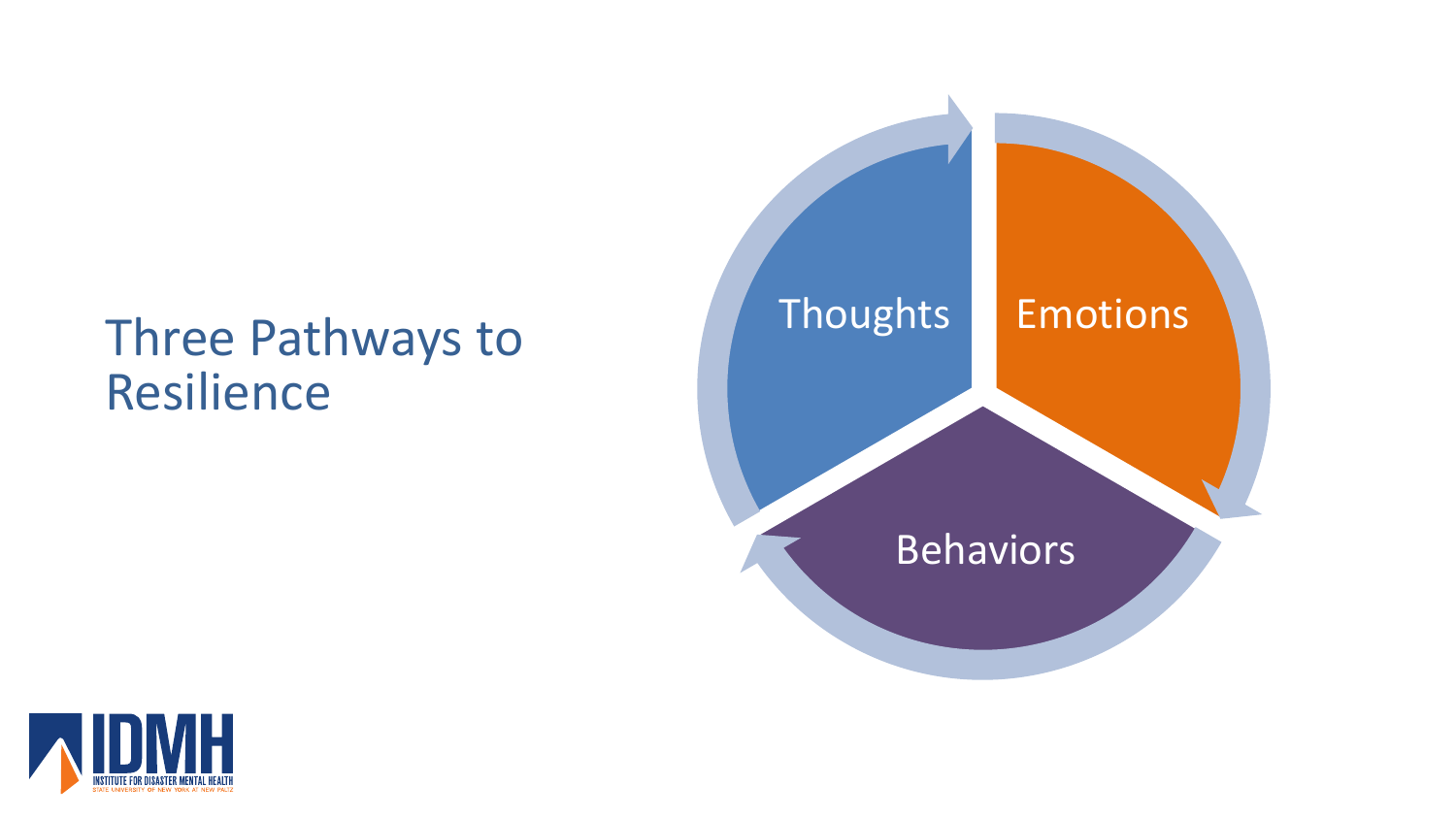#### **Emotion-Based Resilience Strategies**

#### **Goals:**

- Strengthen brain's ability to stay in balance
	- Mental Muscle
	- Habit Formation
- Regulate attention to allow us to hold our focus
- Noticing (and accepting) your reactions gives you more control over them

#### **Strategies:**

- Mindfulness
- Meditation
- Relaxation/Breathing
- Yoga

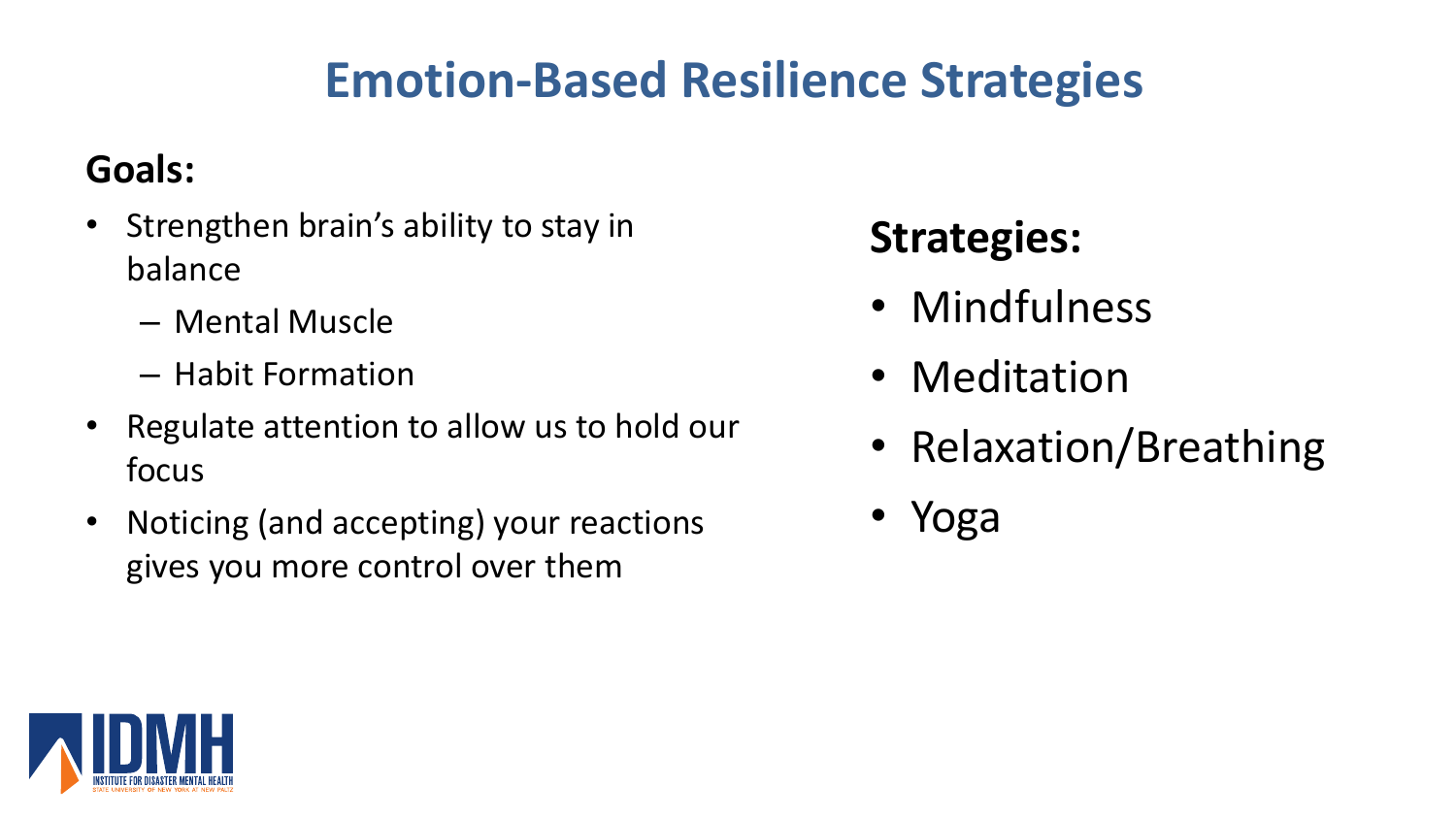## **Behavior-Based Resilience Strategies**

#### **Goals:**

- Completing the stress response cycle
- Communicate to the brain that the threat is over

#### **Strategies:**

- Physical activity
	- Exercise
	- Breathing
	- Laughter (or a good cry)
	- Positive social interaction
	- Creative expression
- Progressive Muscle Relaxation

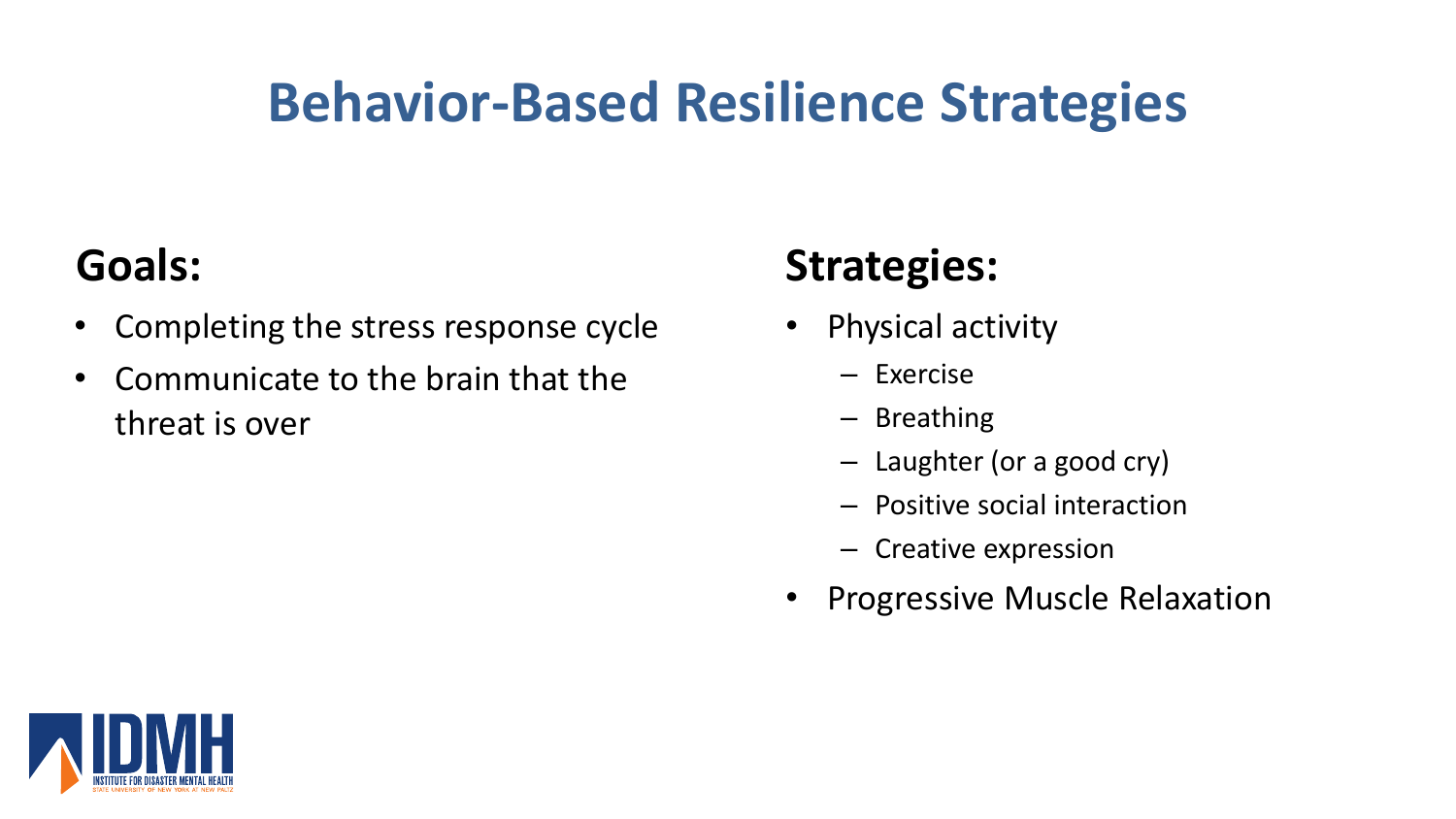#### **Cognition-Based Resilience Strategies**

#### **Goals:**

- Use active practices to reduce or prevent unnecessary activation of the "fight or flight" response
- Combat the brain's negativity bias

#### **Strategies:**

- 'Self-Talk'
	- What is the chatter in your head?
	- Is it full of self-criticism, resentments, etc.?
	- Can you replace these negative cognitions with more neutral/realistic/helpful thoughts?
- Stress Inoculation

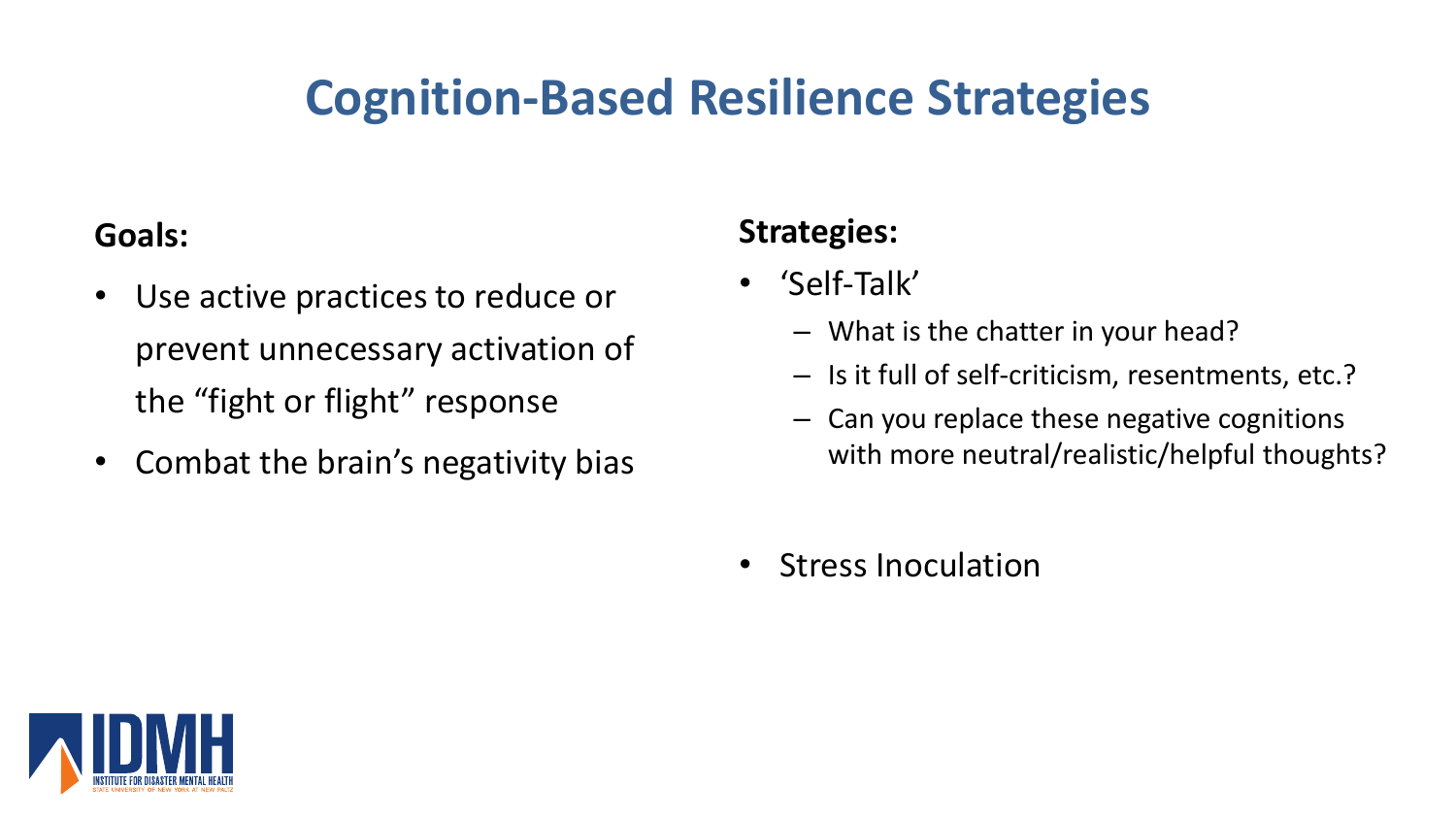#### **Stress Inoculation**



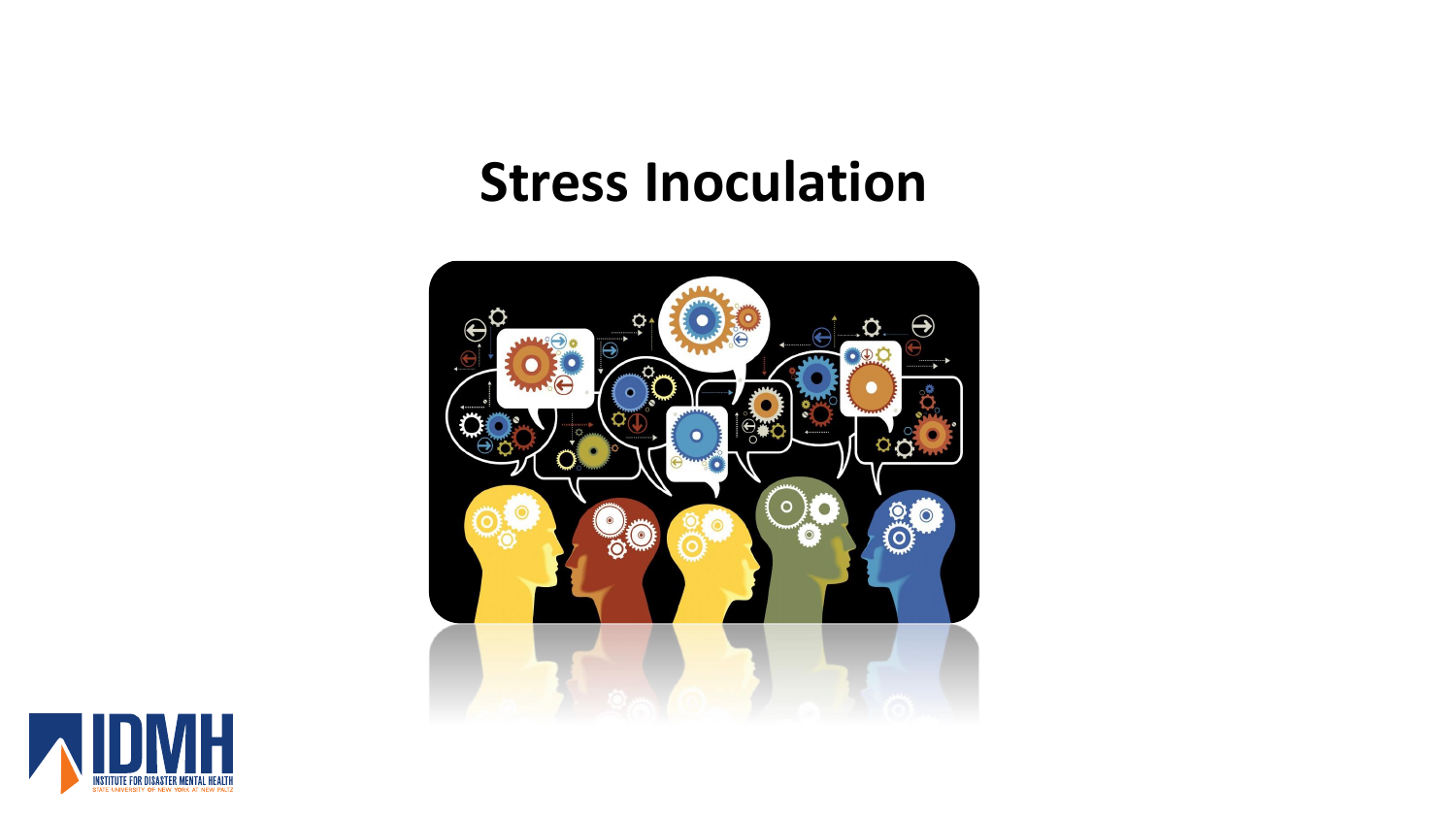# **Stress Inoculation**

- Goal is to **manage stress** not to get rid of it!
- Preparing in advance for the realities of an experience will help you:
	- Acknowledge that the stress exists and will impact you
	- Manage your expectations of the event and of yourself
	- Predict the intensity of emotions and interpersonal interactions you're likely to experience
	- Practice or mentally prepare for what you might encounter

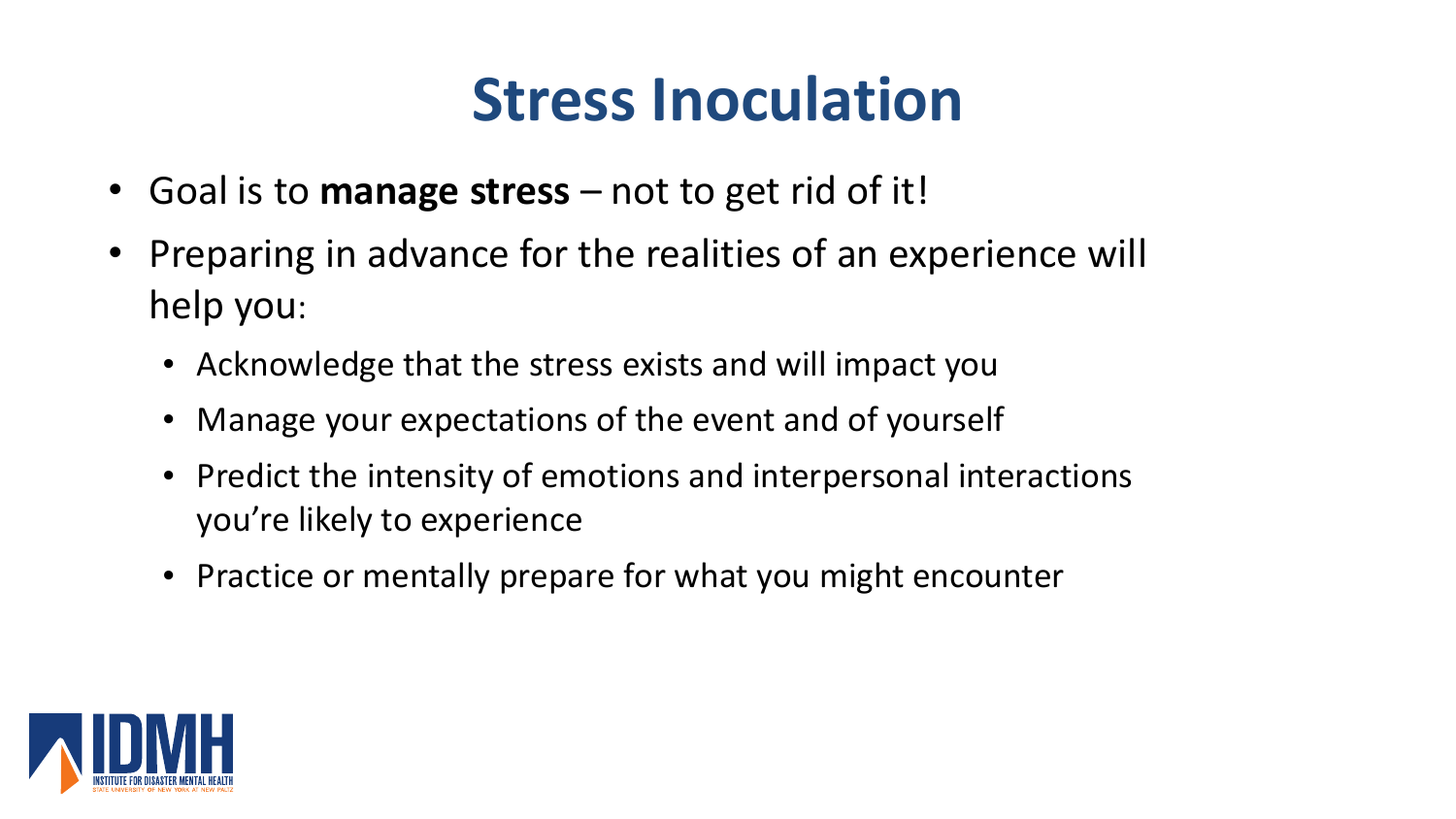# **Stress Inoculation**

Components:

- 1. Identify potential stressors
- 2. Appraise stressors
- 3. Identify personal coping strategies
	- Problem-focused
	- Emotion-focused

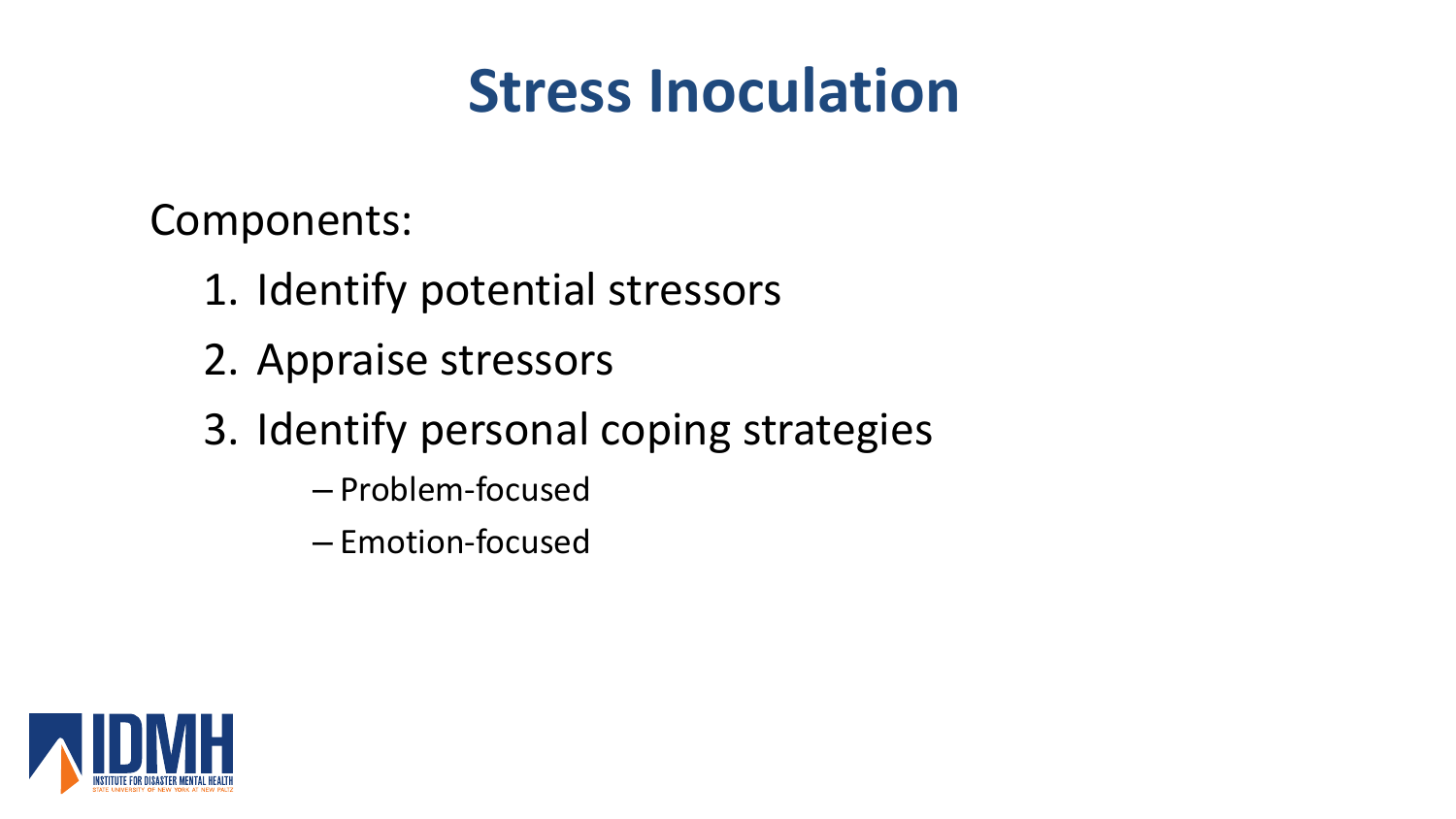### **Stress Inoculation: 1. Identify Potential Stressors**

- Trying to identify personal potential stressors allows for preparation and realistic expectations for your response – a kind of mental rehearsal, giving you a chance to predict what may happen and how you could most effectively respond
- Think as specifically as possible about what you might find most stressful:
	- Sights, sounds, smells
	- Exposure to other people's distress
	- Feeling unconfident / unequipped to deal with a new experience
	- Uncertainty about the future

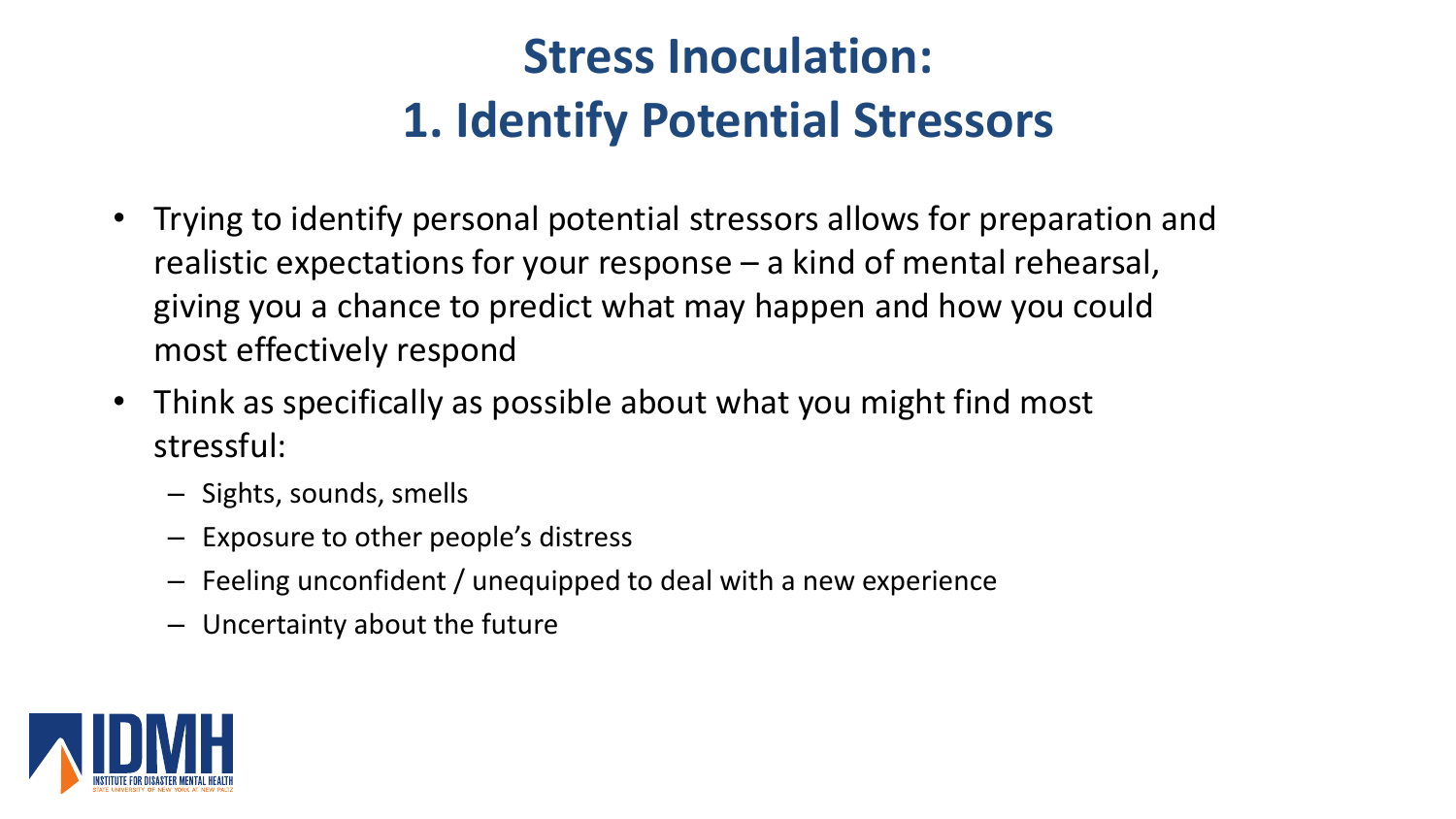- People experiencing stress make a subjective evaluation balancing the stressful situation with their perceived ability to meet the demands.
- Behavior depends on which appraisal is made:
	- that the situation is a **threat**
	- that the situation is a **challenge**

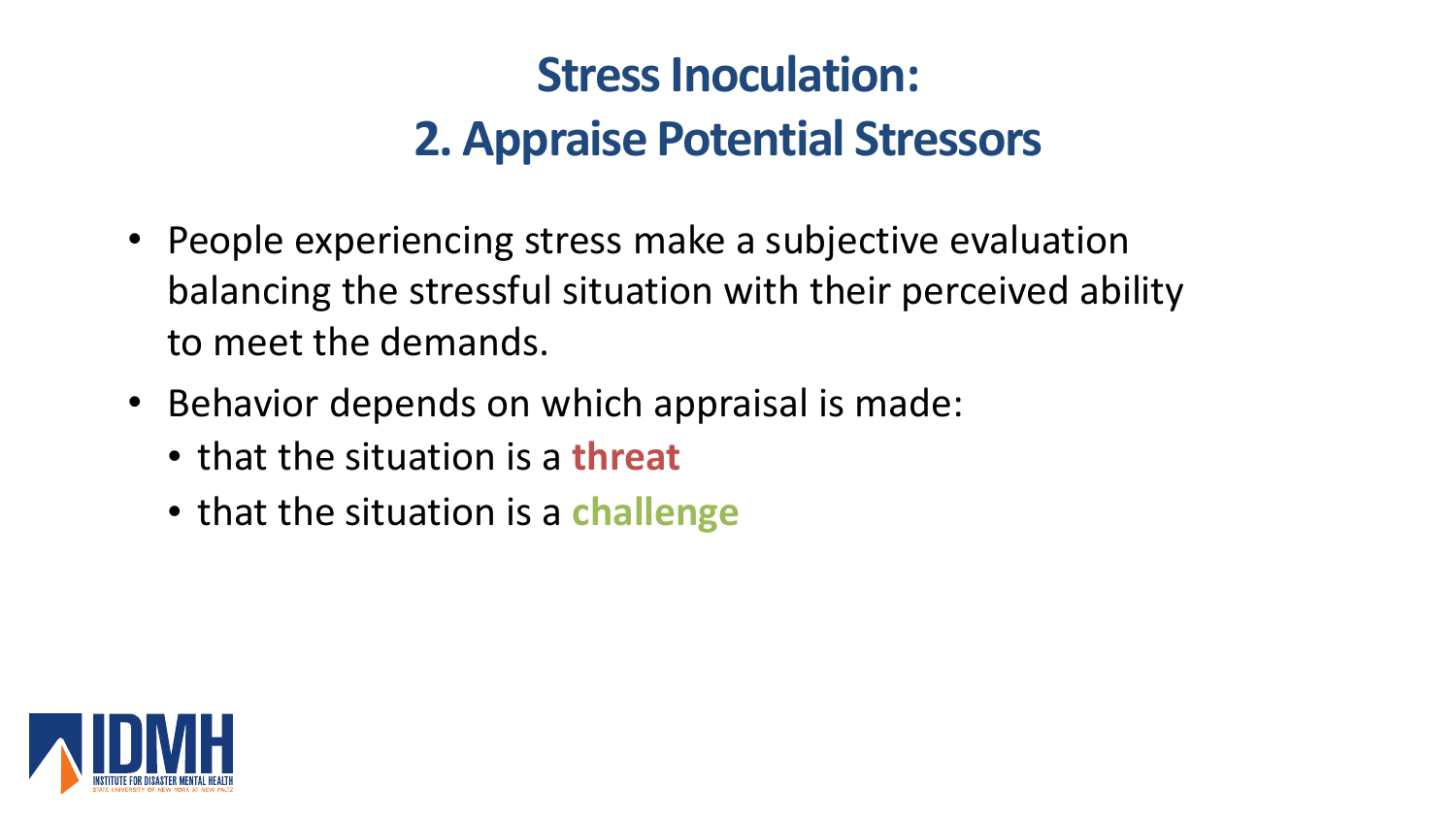If situation is appraised as a **threat**:

- Available coping mechanisms can become overwhelmed, and anxiety and stress can continue to build
- You may limit your coping skills to one or two that may be minimally effective in dealing with the stress
- You may become paralyzed in terms of thinking and be unable to organize, prioritize, or develop a plan of action
- If you're confronting a perceived challenge you're likely to think things like "This is awful!" or "I can't do this"
- This appraisal is likely to lead to an inability to cope or problem-solve

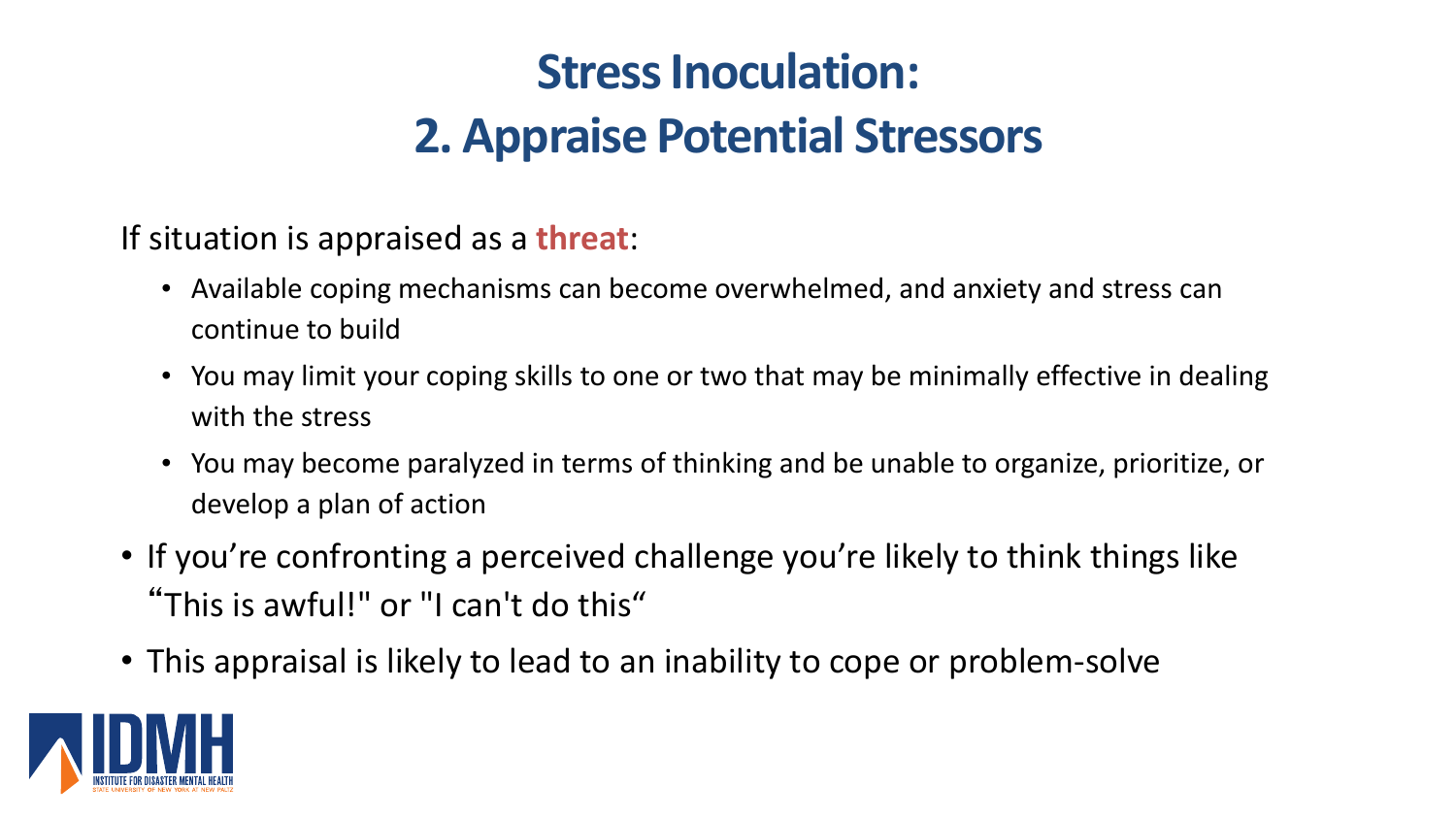If situation is appraised as a **challenge**:

- You're more likely to mobilize the psychological resources at your disposal
- Coping skills used are likely to be varied and potentially new
- You'll be more able to break the situation into manageable pieces
- You can create or follow a plan for helping others
- When you confront a perceived challenge you're more likely to think things like "I can handle this" or "Where do I start?"

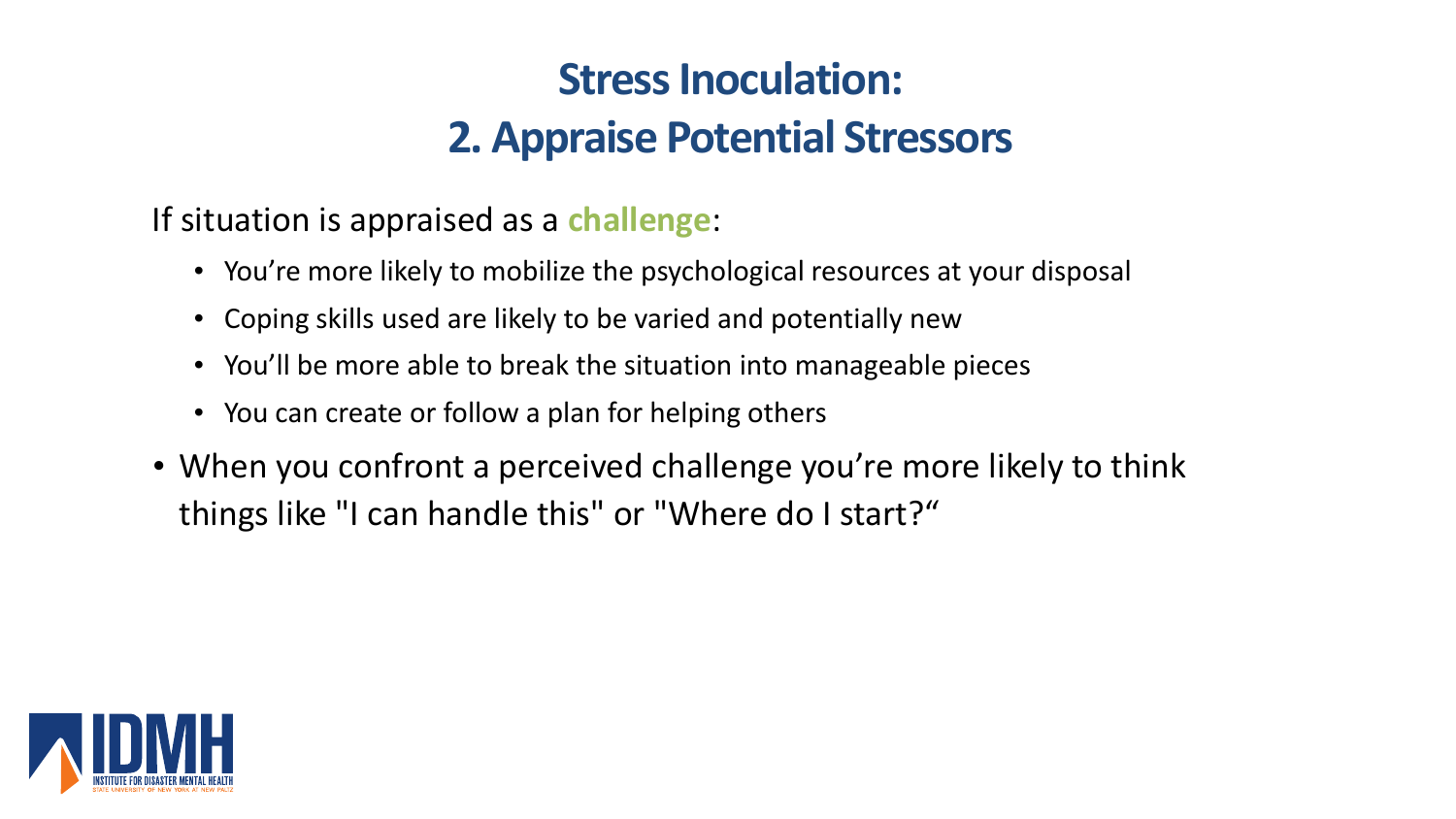- Assess whether perceived stressors are:
	- Under one's control
	- Not under one's control

In other words, can you actually change the source of the stress?

- If so, how will you do that?
- If not, how will you still cope with what can't be changed or avoided?

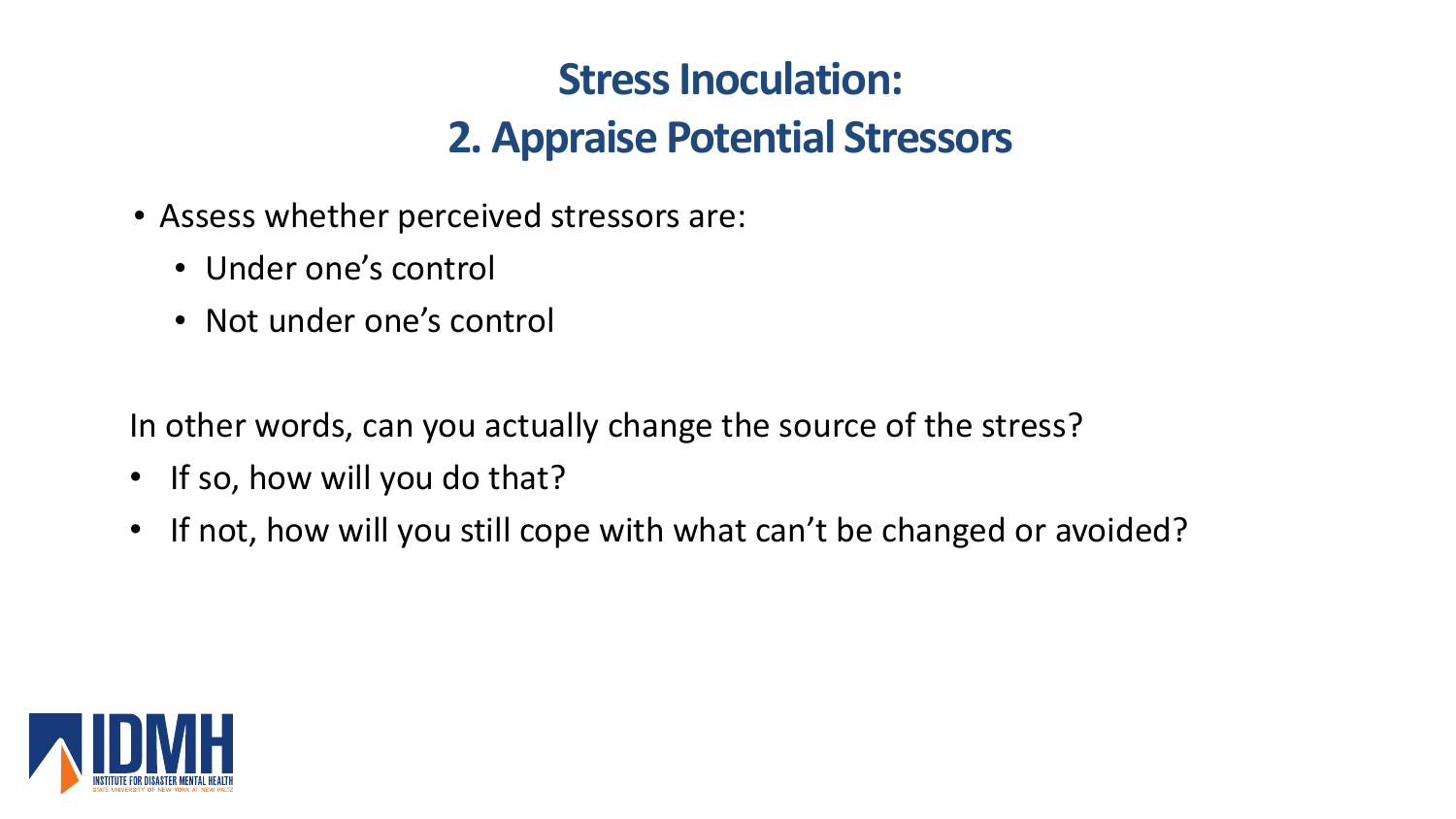### **Stress Inoculation: 3. Identify Personal Coping Strategies**

#### **Threat IS Under Your Control:**

If aspects can be changed or resolved, **a problem-focused coping strategy** can involve:

- Breaking problems into manageable parts
- Problem-solving
- Brainstorming
- Skill development

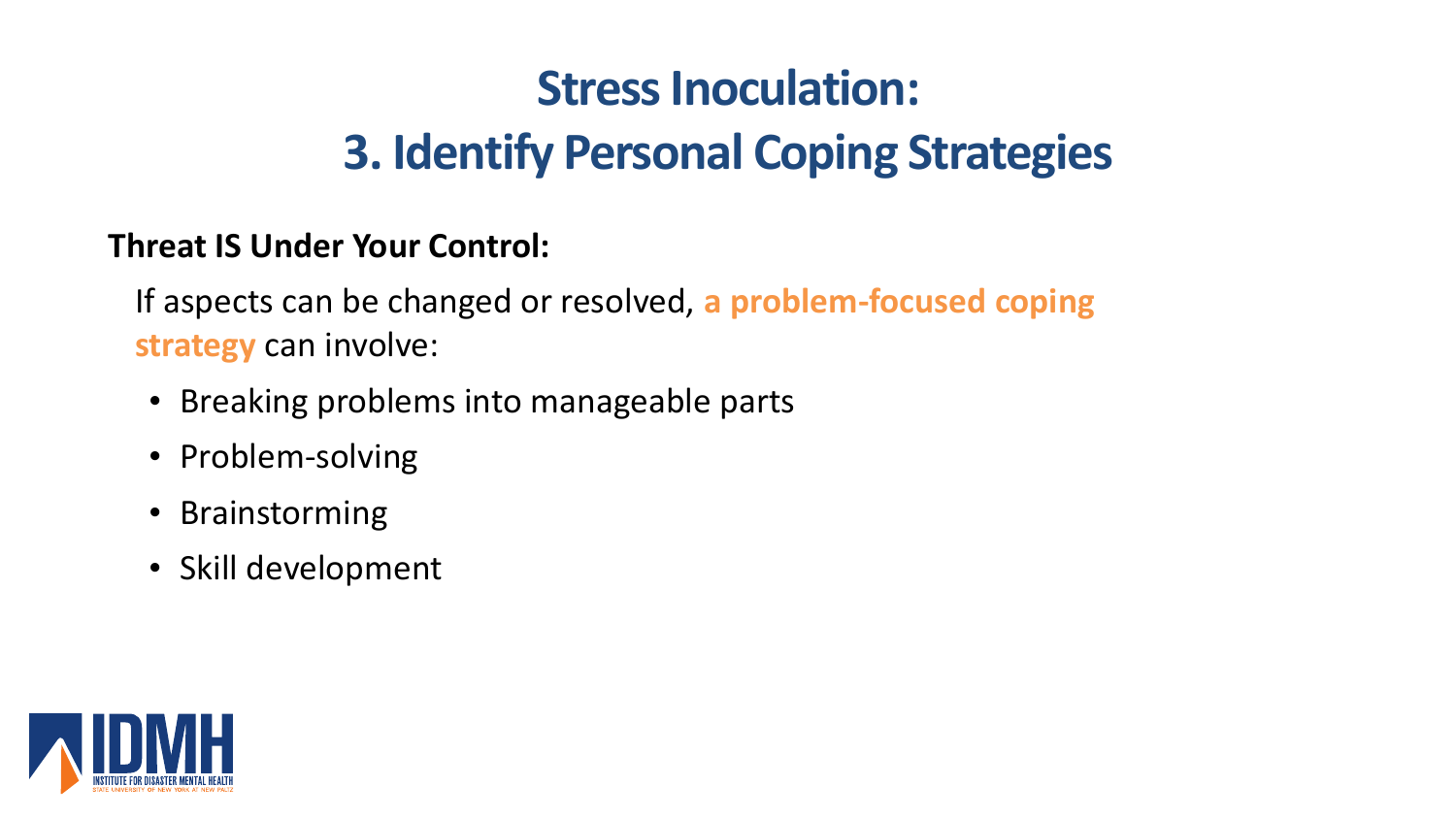### **Stress Inoculation: 3. Identify Personal Coping Strategies**

#### **Threat is NOT Under Your Control:**

If little or nothing can be changed about the event or the response, then **emotion-focused strategies** will be most helpful:

- Distress tolerance
- Relaxation
- Emotion regulation
- Anger management
- Distraction skills

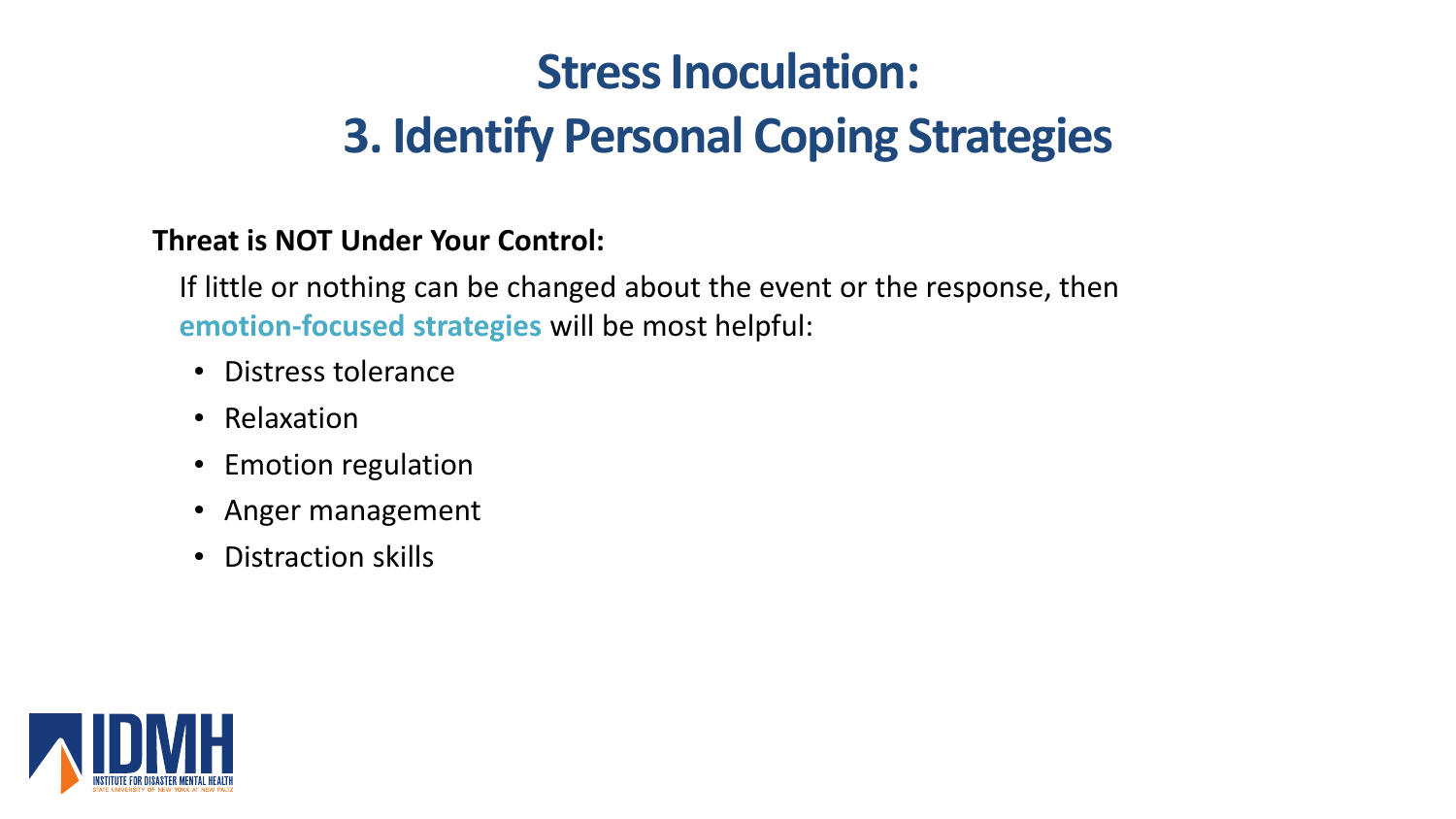